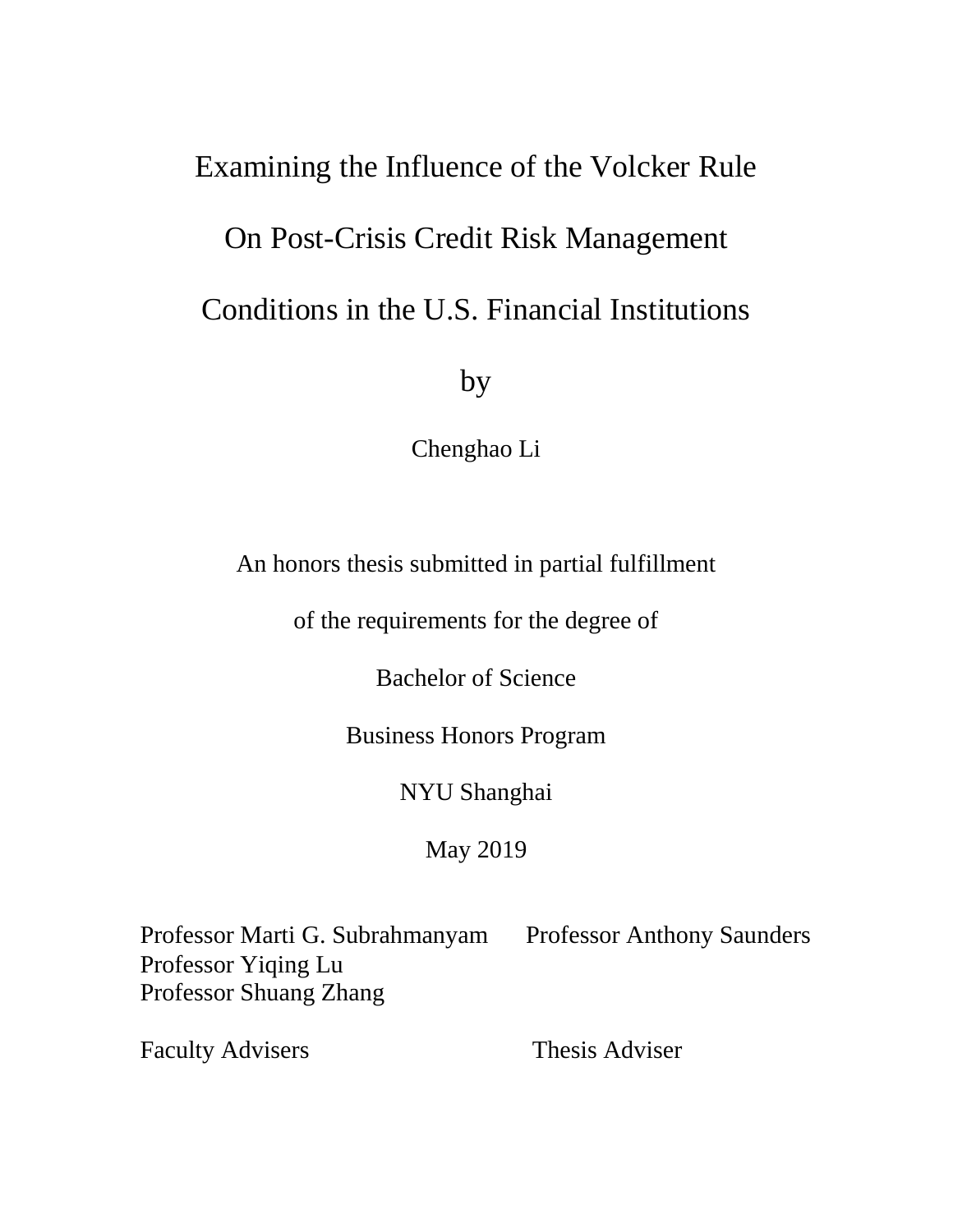#### **Abstract:**

 After the financial crisis in 2008, risk management for financial institutions has become an extremely important issue. Especially for large banks which are "Too Big Too Fail." In this paper, we examined the influence of the Volcker Rule over the U.S. banks' risk management conditions. With the implementation of the Volcker Rule in 2014, financial institutions in the U.S. are no longer permitted to engage in proprietary trading. As a result, their profitability has decreased gradually. We argue that this decreasing profitability will make banks lend to riskier borrowers as a compensation. Moreover, in areas where interbank competition is high, banks are more likely to do this.

#### **1. Introduction:**

 $\overline{a}$ 

Financial risks, which usually include market risk, credit risk, management risk and liquidity risk, refer to those risks which are caused by market volatility and other administrative factors that may generate losses to the financial institutions  $(FIs)^{1}$ . FIs are special because they perform very important functions including transmission of monetary policy, credit allocation, intergenerational wealth transfers and so on which are essential to the whole economy<sup>2</sup>. Financial risks pose a great threat over the FIs and therefore lead to instability of the whole economy. Among all the financial risks, credit risk, which refers to the risk caused by default on a debt that may arise from a borrower failing to make required payments to the FIs, is one of the biggest risks that almost every FIs are suffered from since the primary service of a bank is to accept deposits and provide loans. Moreover, credit risk can result in large financial crises if not dealt with well. For instance, in 2008, the U.S. subprime mortgage crisis was caused by credit risk and it led

<sup>1</sup> Saunders, A., & Cornett, M. M. *Financial markets and institutions: A modern perspective.* (Boston, 2004) 2 Ibid.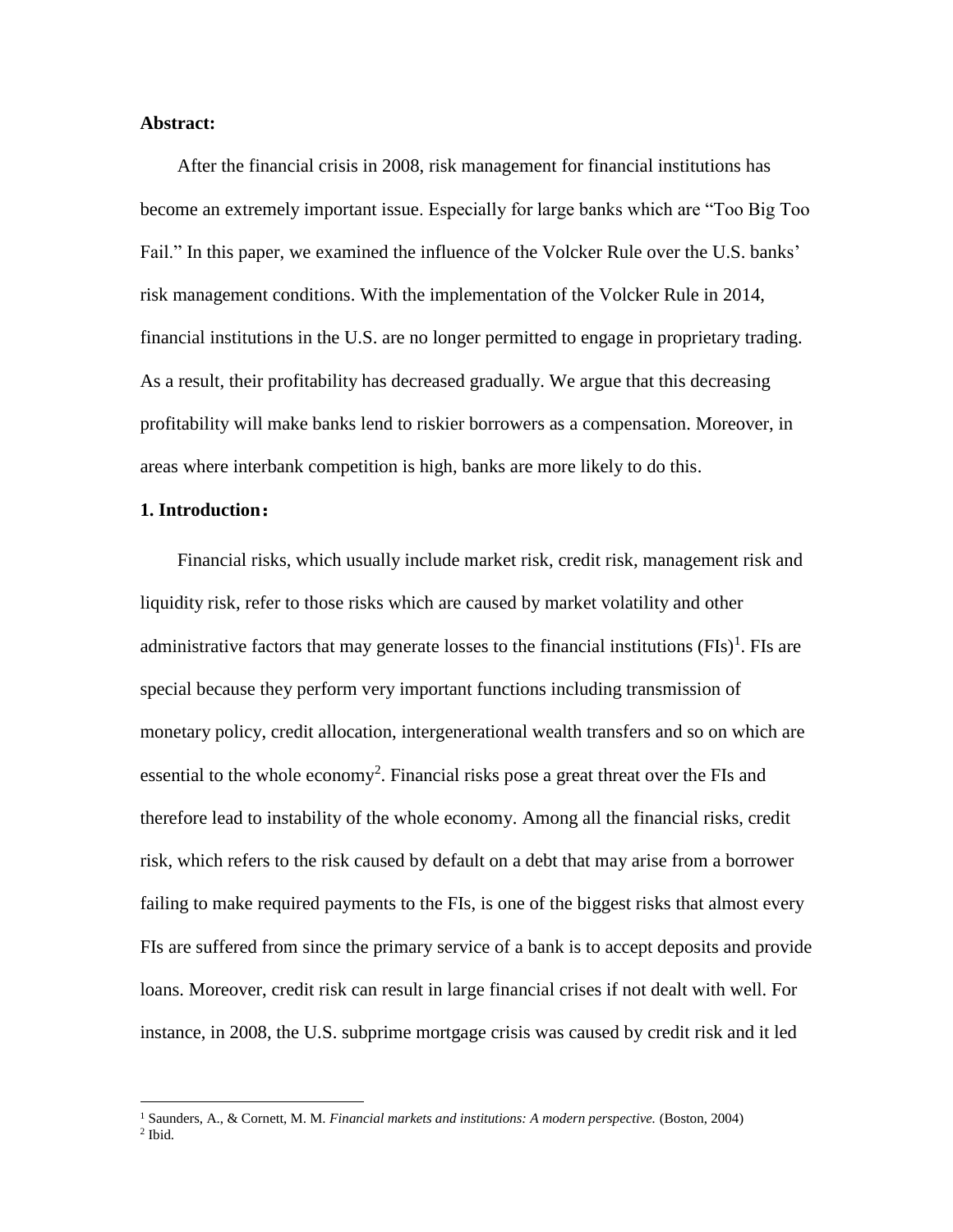to a global financial crisis ultimately. Hence, understanding the credit risk management conditions in FIs can help us develop precautions for future crises.

Risk management in financial institutions is the process of identifying and controlling potential financial risks<sup>3</sup>. It is influenced by many factors within and outside the FIs. Particularly, the changing nature of the regulatory framework has constantly affected how FIs manage their risks. In this paper, we focused on studying the U.S. financial system. In the U.S., the regulatory framework is best characterized by an oscillating force between the two opposing poles of greater and less regulation. During some periods, there were more regulation due to the fear of financial instability while in some other periods, there were less regulation because of the desire for greater economic freedom.<sup>4</sup> All of these have made the risk management conditions in the U.S. FIs more difficult to understand. And it is the same for the post-crisis period starting from 2008 till now. The Obama government has passed the Dodd-Frank Wall Street Reform and Consumer Protection Act (the Dodd-Frank Act) in 2010 as a response to the 2008 financial crisis<sup>5</sup>. Starting from its being put into effect, the debates over the Dodd-Frank Act has never quieted down. And recently, the Trump government has pledged to repeal parts of the Dodd-Frank Act, which has made the situation even more complex.<sup>6</sup>

In this paper, we examined the credit risk management condition in the U.S. FIs during the post-crisis period. Particularly, we studied how the Volcker Rule, the key part of the Dodd-Frank Wall Street Reform and Consumer Protection Act, has influenced FIs' credit risk management conditions. We believe that since the Volcker Rule restricted banks from engaging in proprietary trading behaviors, banks' profitability has decreased

 $\overline{a}$ 

6 Ibid.

<sup>3</sup> Ibid.

<sup>4</sup> Johnston, M. *A Brief History of U.S. Banking Regulation.* (2019, March 12)

<sup>5</sup> Kenton, W. *Dodd-Frank Wall Street Reform and Consumer Protection Act.* (2019)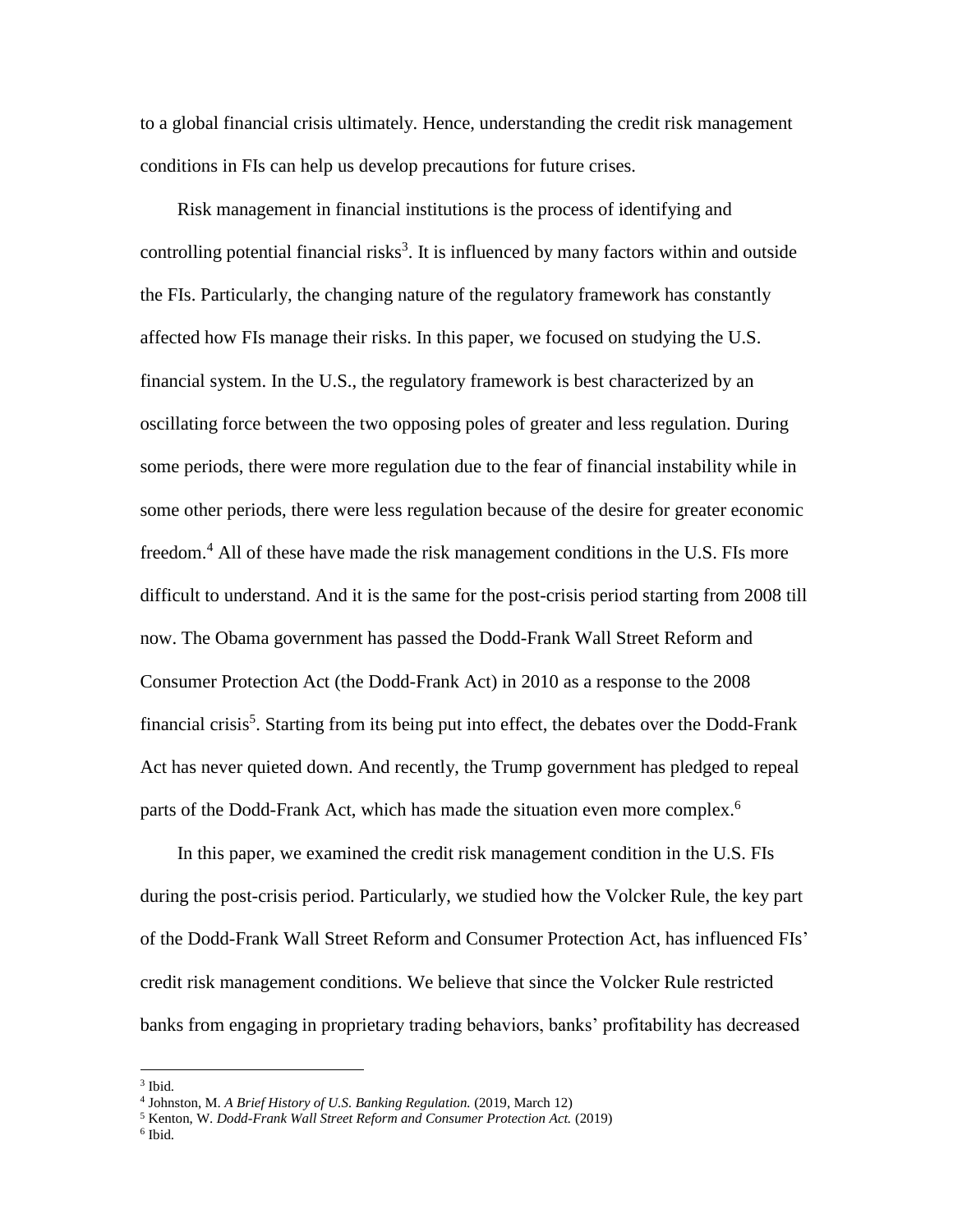gradually. Therefore, in order to compensate for this, banks tend to lend to riskier borrowers. Moreover, in areas where interbank competition is high, banks are more likely to do this.

The first section of this paper provides a brief history of the U.S. financial system regulation and deregulation, as well as some details of the Volcker Rule. The second section provides a literature review on this topic. The third section is the empirical analysis including data description, theory background and model setup, regression analysis and result interpretation, and robustness check. The last part of the paper provides the conclusion and points out several directions for future research.

#### **2. Research Background:**

(1) History of U.S. Financial Institution Regulation

U.S.FI regulation has a long history. In 1914, the central bank was established under the Federal Reserve Act. It was aimed to regulate banks and conduct monetary policy. All of the member banks were required to register and hold reserves at the Federal Reserve, which until 2009 earned no interest.<sup>7</sup> However, without a comprehensive understanding of the whole financial system, the Fed failed to prevent the 1929 stock market crash, which ultimately led to a worldwide economic crisis known as the Great Depression. After the Great Depression, great emphasis has been put on the regulation of financial system, particularly on risk management condition of FIs. As a result, many changes have been made, including the famous Glass-Steagall Act conducted in 1933.<sup>8</sup> Regulation Q, which was one of the provisions of this act, placed limits on the interest rates banks could offer on deposits. FDIC was also established under the Glass-Steagall

<sup>7</sup> Johnston, M. *A Brief History of U.S. Banking Regulation.* (2019, March 12)

<sup>8</sup> Ibid.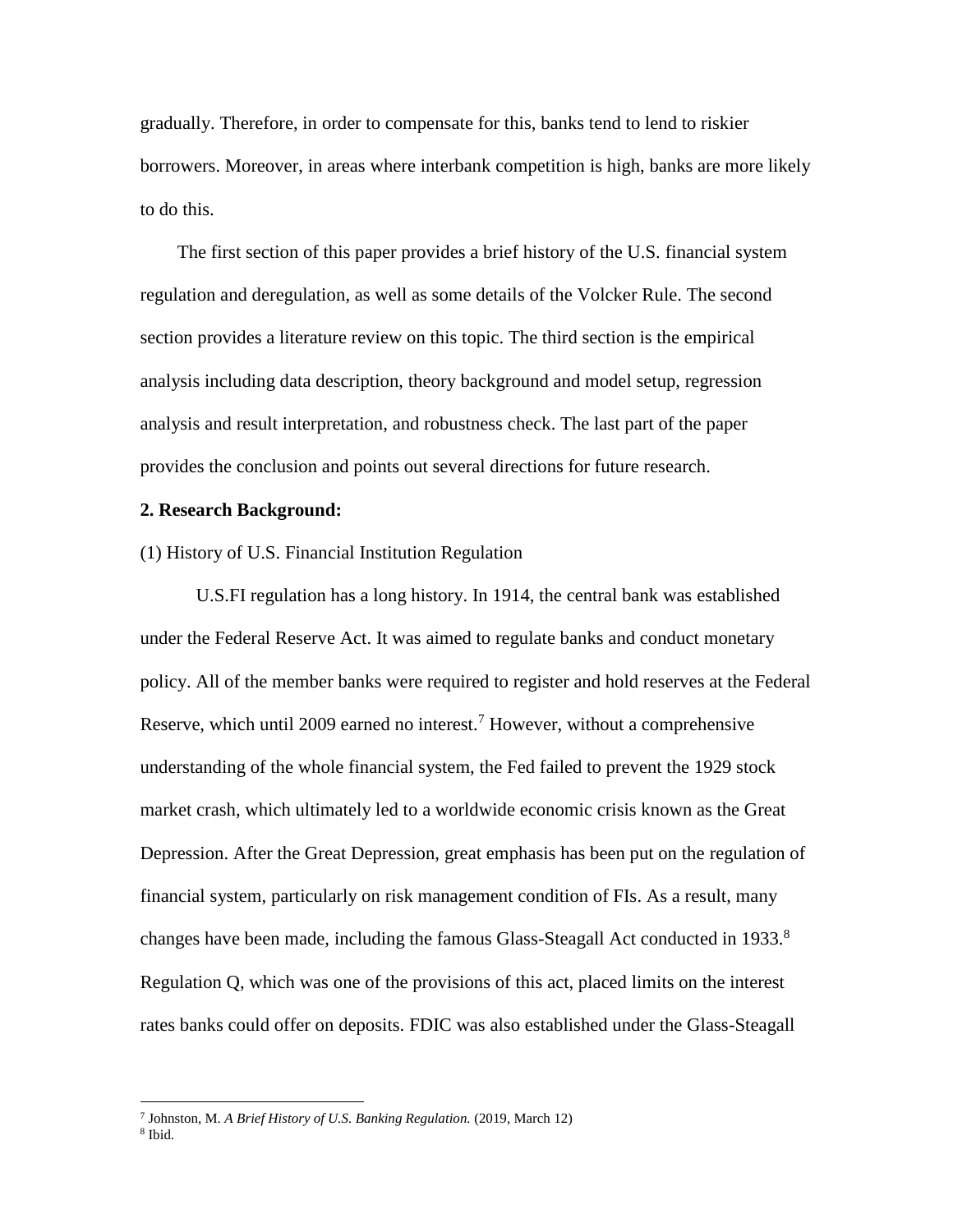Act. FDIC guaranteed that the deposit insurance for consumers is up to a certain level so that it helped to decrease the "bank run" under the fear of bank failures. Moreover, regulations have been passed to prohibit banks from "principally" engaging in nonbanking activities and restrict FIs' participation in securities market, along with the establishment of SEC aimed to regulate the investment banking sector.<sup>9</sup>

Most of these early regulations has made the U.S. financial market experience a long period of financial stability and economic expansion. But it has also been recognized that the regulation has made the U.S. banks "far less innovative and competitive than they had previously been."<sup>10</sup>. For instance, the interest rate ceiling posed by the Regulation  $Q$ has become an important constraint when the inflation has made the market interest rate higher in the 1970s. As a result, many FIs sought for alternative such as money market mutual funds<sup>11</sup>. Hence, a number of deregulation policies have been conducted throughout the last two decades of the twentieth century. In 1980, Congress passed the Depository Institutions Deregulation and Monetary Control Act, which allowed depository institutions to offer accounts with competitive rates of return in the market<sup>12</sup>. Also, restrictions on the opening of bank branches across states that had been posed by the McFadden Act in 1927 were removed under the Riegle-Neal Interstate Banking and Branching Efficiency Act of 1994. And most importantly, in 1999, the Gramm-Leach-Bliley Act of 1999 allowed a bank to offer commercial banking and invest banking services at the same time.

<sup>9</sup> Ibid.

<sup>10</sup> Sherman, M. *A Short History of Financial Deregulation in the United States. Center for Economic and Policy Research 7.* (2009).

 $11$  Ibid.

<sup>12</sup> CLIMO, B., & EVANS, R. *Interest Rate Deregulation. The Business Lawyer.* (1982)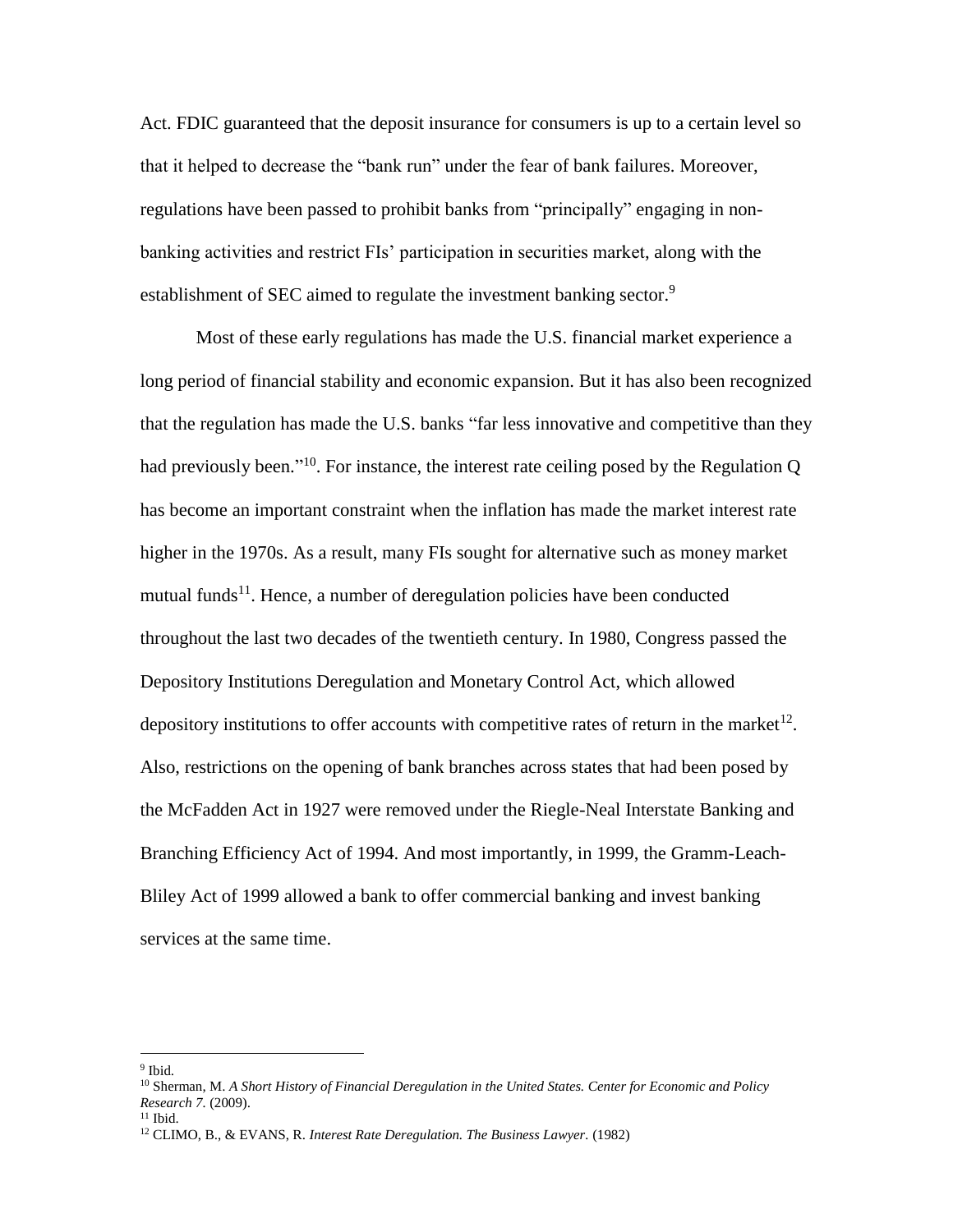Although these deregulations helped to stimulated the banking industry as well as the whole economy, it also caused many problems. Without the restrictions over interstate branches, FIs mergers increased rapidly. There were over 15,000 banks in the early 1980s while this number decreased to under 8000 right before the 2008 financial crisis $^{13}$ . A larger bank not only means that each bank is now providing much more complex financial services which may increases financial risks, but also means that the "Too Big to Fail" problem is more serious. Moreover, with the swift development of the derivatives markets, more and more banks have become speculators to some degree. All of these have increased the systematic risk of the financial industry gradually. The 2008 financial crisis finally has caused the government to change the current regulatory framework. As a response, the Dodd-Frank Wall Street Reform and Consumer Protection Act were passed in 2010 in order to regulate the financial system.

(2) The Dodd-Frank Act and the Volcker Rule:

 $\overline{a}$ 

The Dodd-Frank Wall Street Reform and Consumer Protection Act (the Dodd-Frank Act) was a financial reform legislation conducted by the Obama government in 2010 as a response to the 2008 financial crisis. The main goal of it is to control various financial risks in the financial system. Important components of the Dodd-Frank Act include (1) establishing the Consumer Financial Protection Bureau (CFPB) which is aimed to help consumers better understand the terms of different mortgages and regulate the consumer lending behaviors; (2) establishing the Financial Stability Oversight Council and Orderly Liquidation Authority, which monitors those FIs that are considered "Too Big To Fail"<sup>14</sup>.

<sup>13</sup> Sherman, M. *A Short History of Financial Deregulation in the United States. Center for Economic and Policy Research 7.* (2009).

<sup>14</sup> Kenton, W. *Dodd-Frank Wall Street Reform and Consumer Protection Act.* (2019, March 12).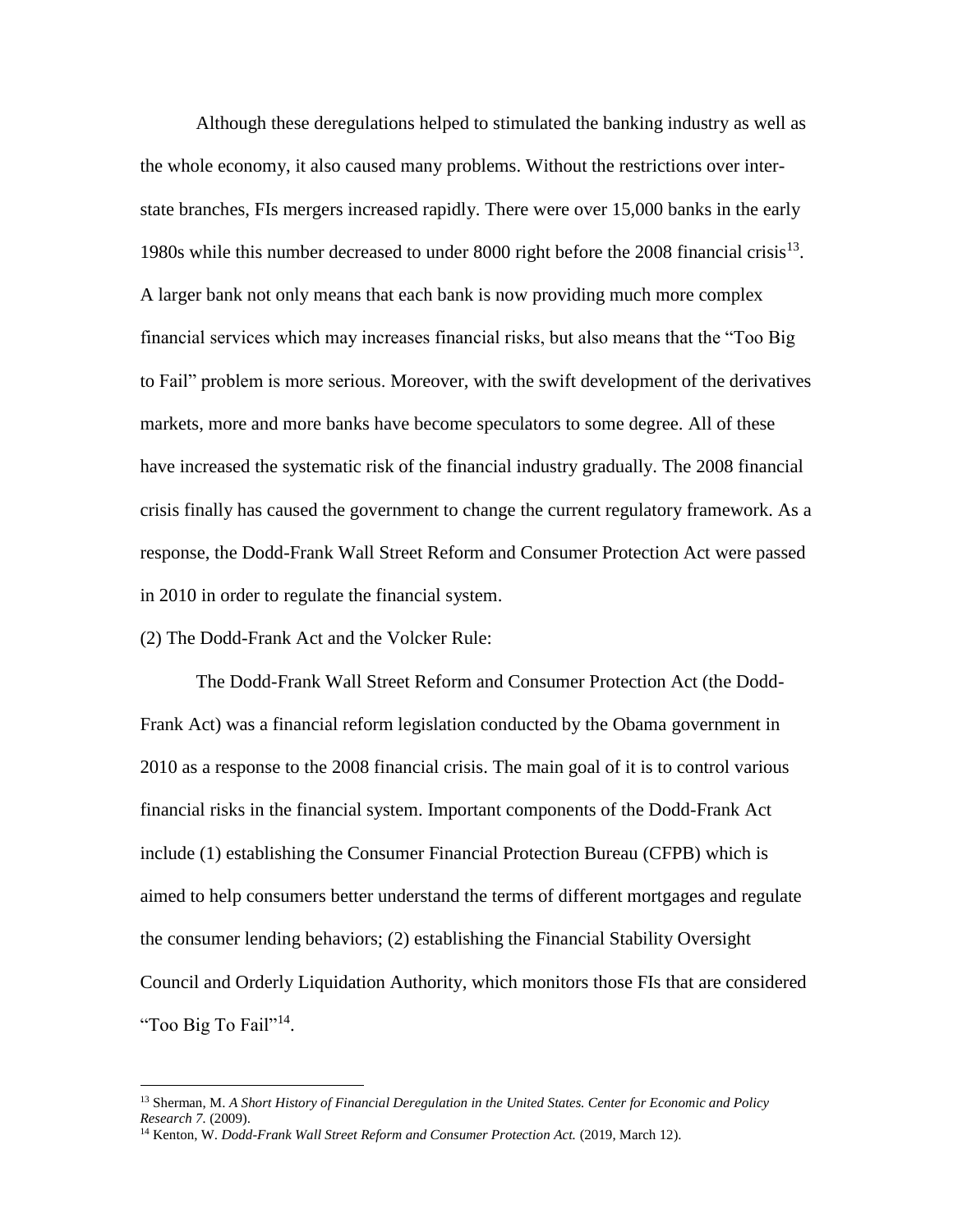The key part of the Dodd-Frank Act is the Volcker Rule (Title VI of the Act), which restricts FIs from engaging in proprietary trading and limits FIs' speculating behaviors. Also, banks are not allowed to be involved with hedge funds or private equity firms. In short, the Volcker Rule is aimed to prevent banks from participating into risky investment behaviors. All of these restrictions are based on the assumption that FIs' involvement in these activities will not bring about large benefits to consumers but instead will increase FIs' credit risk exposure<sup>15</sup>. The Volcker rule went into effect on April 1, 2014. In July 2015, all banks are required to fully comply.

#### **3. Literature Review:**

The criticisms to the Volcker Rule have come out from different angle even before it was fully implemented. In 2012, a report by the U.S. chamber's center for capital market competitiveness has pointed out several potential consequences of the Volcker Rule such as decreasing market-making benefits, reduced liquidity and distorted security prices<sup>16</sup>. It also argued that efficient risk management in financial institutions will also be interfered and there will be a reduction in the value of financial services sold by the banks<sup>17</sup>. After it being put into effect, the Volcker Rule has been widely criticized. In 2014, the U.S. Chamber of Commerce claimed that "a cost-benefit analysis was never done", and that "the costs associated with the Volcker Rule outweigh its benefits"<sup>18</sup>. Also, in 2017, the International Monetary Fund's top risk official said that "regulations to prevent speculative bets are hard to enforce" and that the Volcker Rule could unintentionally diminish liquidity in the bond market<sup>19</sup>. This indicates that the efforts of

<sup>15</sup> Chen, J. *Volcker Rule.* (2019, March 12).

<sup>16</sup> Thakor, A. V. *The economic consequences of the Volcker rule*. (2012).

<sup>17</sup> Ibid.

<sup>18</sup> Lynch, S. N. *Critics claim Volcker rule skirts cost-benefit laws.* (2014, February 12)

<sup>&</sup>lt;sup>19</sup> Mayeda, M. *IMF Calls Volcker Rule Hard to Enforce and Threat to Liquidity.* (2014, April).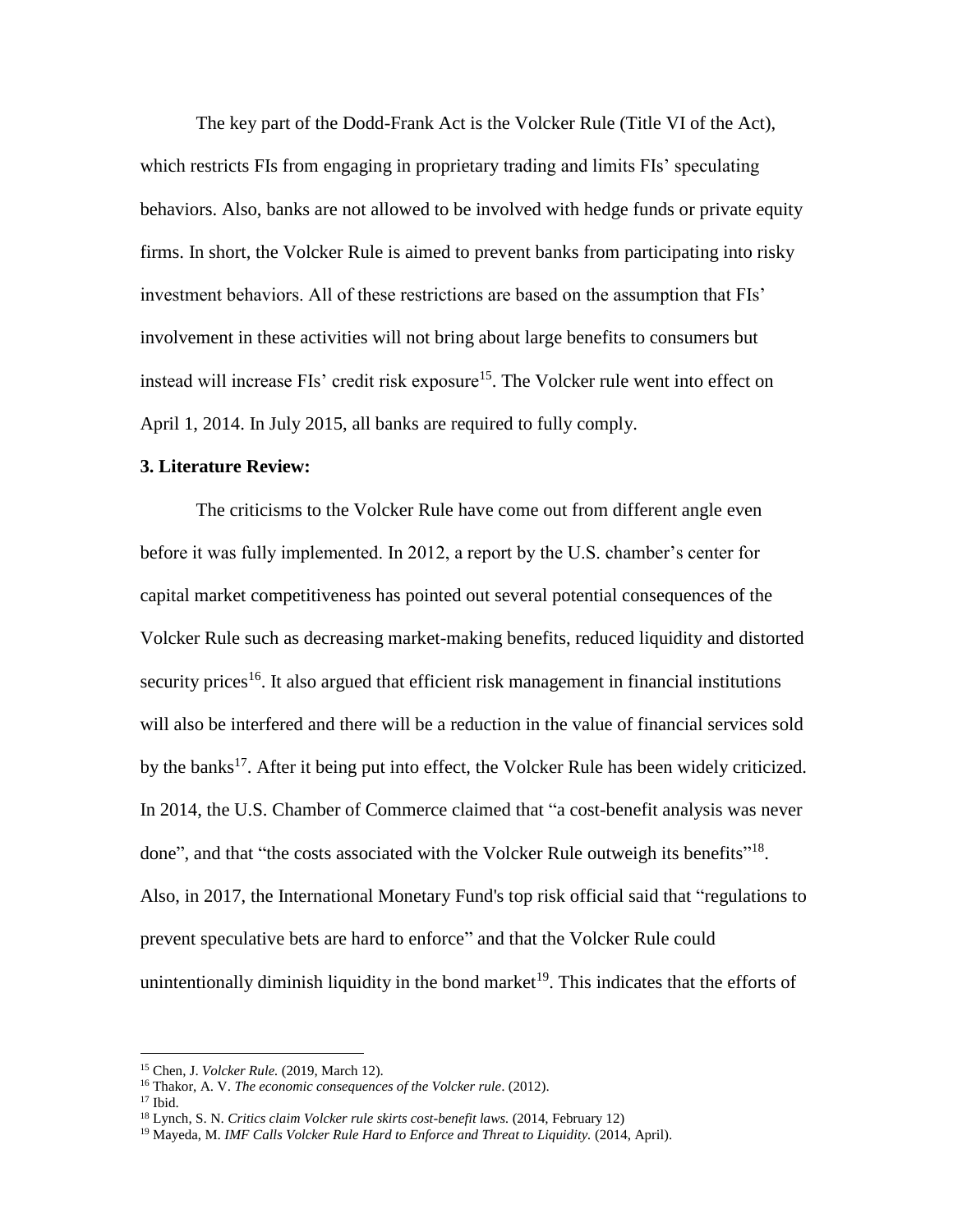the Volcker Rule to reduce FI's risk exposure more bring about new risks. The Federal Reserve's Finance and Economics Discussion Series (FEDS) made a similar argument in October 2017, arguing that the Volcker Rule will reduce liquidity due to a reduction in banks' market-making activities. And Bao, Ohara and Zhou found that the illiquidity of stressed bonds has increased after the Volcker Rule as a result of banks which are regulated by the Rule have decreased their market-making activities<sup>20</sup>.

Moreover, in October 2017, a Reuters report revealed that the European Union had scrapped a drafted law, which was considered as EU's response to the Volcker Rule, "citing no foreseeable agreement in sight"<sup>21</sup>. Meanwhile, several reports have cited a lighter-than-expected impact on the revenues of big banks in the years following the rule's enactment — although ongoing developments in the rule's implementation could affect future operations<sup>22</sup>.

#### **4. Theory Background and Hypothesis:**

In this paper, we want to analyze the impact of the Volcker Rule on post-crisis credit risk management conditions in the U.S. financial institutions. A traditional model to measure credit risk of a given financial institution is to calculate the probability of default (PD) and loss given default (LGD) for each of the loans the financial institution lent. Then we multiply the PD and LGD for individual loans and sum them up to get the total credit risk exposure for this financial institution<sup>23</sup>. LGD is generally difficult to estimate since we did not have the details of all the borrowers of a given financial institution. However, if we assume that the bank is large, then due to the "Too Big To Fail" problem, we can argue that the LGD is zero since the Fed would perfectly protect

<sup>20</sup> Bao, J., Ohara, M., & Zhou, X. *The Volcker Rule and Market-Making in Times of Stress.* (2016).

<sup>21</sup> Jones, H. *EU scraps its answer to U.S. Volcker Rule for banks.* (2017, October 24).

<sup>22</sup> Chen, J. *Volcker Rule.* (2019, March 12).

<sup>23</sup> Saunders, A., & Cornett, M. M. *Financial markets and institutions: A modern perspective.* (Boston, 2004)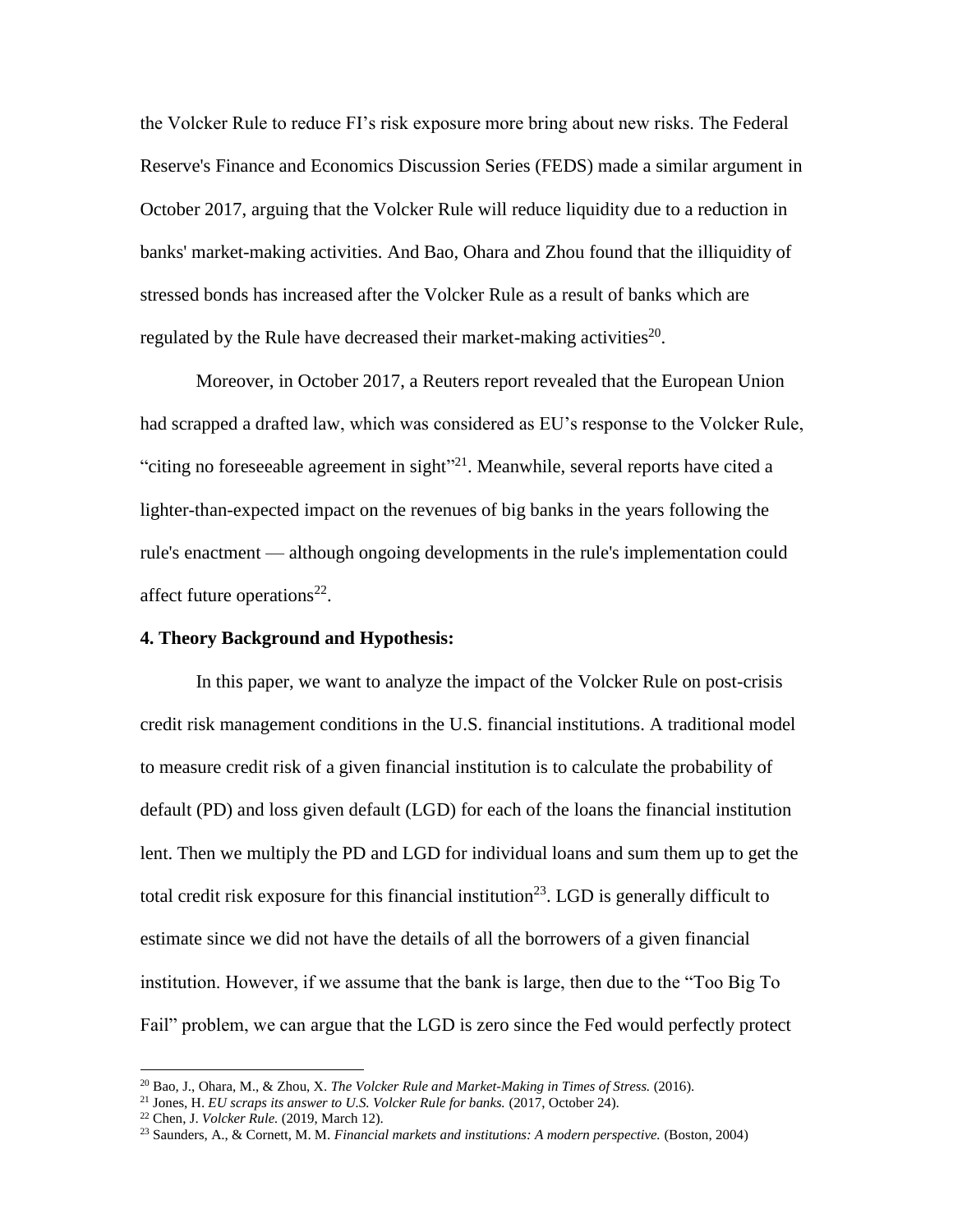debt holders, and even equity holders as we have seen in the crisis $^{24}$ . And since most banks which have engaged in proprietary trading are large banks, our analysis will use PD to measure the credit risk of a given FI. We believed that with the implementation of the Volcker Rule, FIs' profitability has decreased since they are no longer allowed to participate in risky speculating behaviors. As an alternative, they might tend to lend to more risky borrowers to compensate for their loss on the revenue of speculating behaviors. Moreover, we also believed that this is also related to the degree of banking market competition. In areas where the interbank competition is high, banks are more likely to lend to risky borrowers and hence have a higher PD.

There are generally two approaches to measure PD. One is the historical approach and another is the credit scoring model approach. Most FI prefer historical approach since it does not make a lot of assumptions about the financial condition of a  $FI^{25}$ . However, in order to use the historical approach, the minimum data period required is 5 years for each FI. Also, we need the details of banks' loan as well. Since our analysis is on the national level, using historical approach to measure PD is not realistic. Hence, we will use the credit scoring model in our analysis. More specifically, we will use the Altman Z-Score Model, which was proposed by Edward I. Altman in 1968. The original model was designed to estimate manufacturing firms<sup>26</sup>. Altman later proposed a model to estimate nonmanufacturing firms by adjusting the original model. Moreover, by adding a constant to the adjusted model, Altman made his model applicable for financial institutions (particularly in emerging market) as well<sup>27</sup>. However, there are still a lot of doubts on whether Altman Z-Score model can be applied to FIs. A simple argument is that the idea

 $24$  Ibid.

 $25$  Ibid.

<sup>26</sup> Altman, Edward I. *Financial Ratios, discriminant analysis and the Prediction of Corporate Bankruptcy.* (1968).

<sup>27</sup> Altman E.I. Hartzell J. Peck M. *Emerging Markets Corporate Bonds: A Scoring System.* (1995).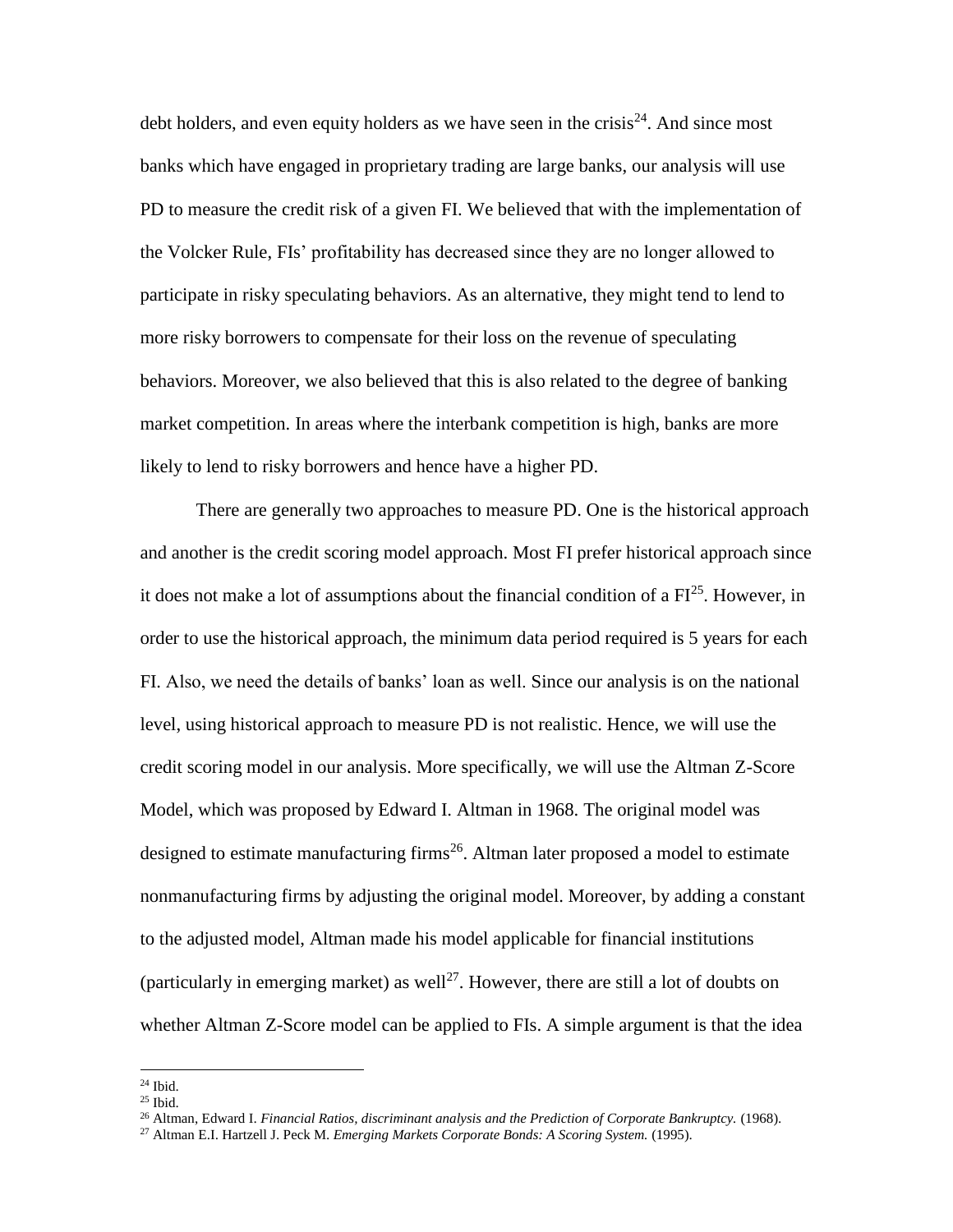of working capital is difficult to calculate for FIs. FIs, like banks, usually do not distinguish between current liabilities and noncurrent liabilities since their liabilities are mainly composed by deposits which does not have a clear due date. In our research, we assume that all the noninterest-bearing deposits fall into the category of current liabilities. The Altman Z-Score model for banks is stated as follows:

$$
Z-Score=6.56\frac{Working\;Capital}{Total\; Assets}+3.26\frac{Retained\;Earnings}{Total\; Assets}+6.72\frac{EBIT}{Total\; Assets}+1.05\frac{Book\; Aalue\; of\; Equity}{Total\; Liabilities}+3.26
$$

We use this Z-Score as the main way to estimate the PD of a given FI. However, from the above equation of Z-Score, it is not difficult to see that it is affected by working capital, retained earing, EBIT and many other financial variables which are highly correlated with the market condition. Therefore, it might be good idea to control the market condition for each FI. We solve this problem partially by (1) calculate the 3 digits zip-code level average Z-Score and then aggregate it using the 3 digits zip-code level demographic data; (2) we used a fixed effect model within a panel data to control for regional market conditions.

In order to test our second hypothesis, which is that in areas where the interbank competition is high, banks are more likely to lend to risky borrowers and hence have a higher PD, we need to measure the degree of interbank competition. A commonly accepted measure of market concentration is using the Herfindahl-Hirschman Index (HHI). HHI is calculated by squaring the market share of each firm competing in a market and then summing the resulting numbers<sup>28</sup>. It is a number ranging from zero to 10,000. The higher the number is, the more concentrated the market is. The regulators of banks in the U.S. uses HHI as well to deal with merge & acquisition issues.

<sup>28</sup> Hayes, A. *Herfindahl-Hirschman Index - HHI Definition.* (2019, March 25).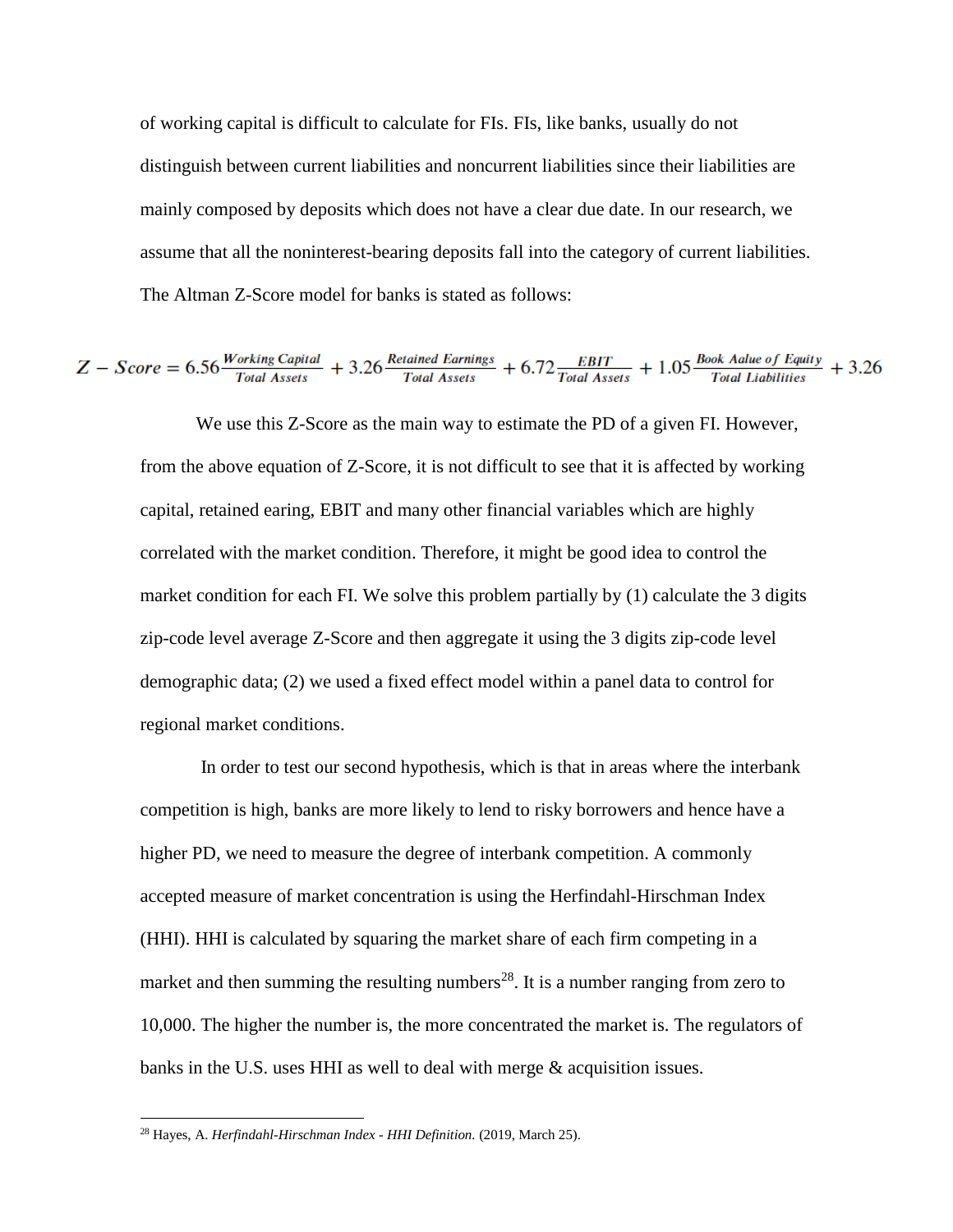#### **5. Data Description:**

We mainly use data from the Reports of Condition and Income (the Call Report) from the Federal Reserve Board to analyze the FIs' credit risk exposure, as well as to construct our measures of the PD. A call report is a report that required by the Fed to be filed by all the banks in the U.S. on a quarterly basis. It contains the detailed information of the balance sheet and income statement of a given bank. We used the fourth quarter Call Report data filed by the FIs during the period of 2011 to 2017. Each year there are around 5500 – 7000 individual FI filed the Call Report. In order to merge this Call Report data with the demographic data, we aggregated this bank-level data into a 3 digits zipcode level data by calculating the average Z-Score for each 3 digits zip-code area.

We complemented the Call Report data with branch level deposit data from the Federal Deposit Insurance Corporation. This can help us to estimate the bank market concentration. Again, we calculated the HHI for each 3 digits zip-code area and aggregated the data into a 3 digits zip-code level.

We have also looked for extra demographic data from the National Historical Geographic Information System (NHGIS) and the U.S Census.

#### **6. Summary Statistics:**

We first constructed a bank-level panel data from the Call Report. Since the Call Report data represents all the variables in a code format, it is very important identify relevant variables beforehand. In order estimate the credit risk exposure of a FI using the Altman Z-Score model, we need the book value of total assets, book value of total liabilities, book value of equity, EBIT (earnings before interests and taxes), retained earnings and working capital of a given FI. Apart from those which can be directly found in the Call Report, for EBIT, we constructed it as rcon4301-rcon4074. For working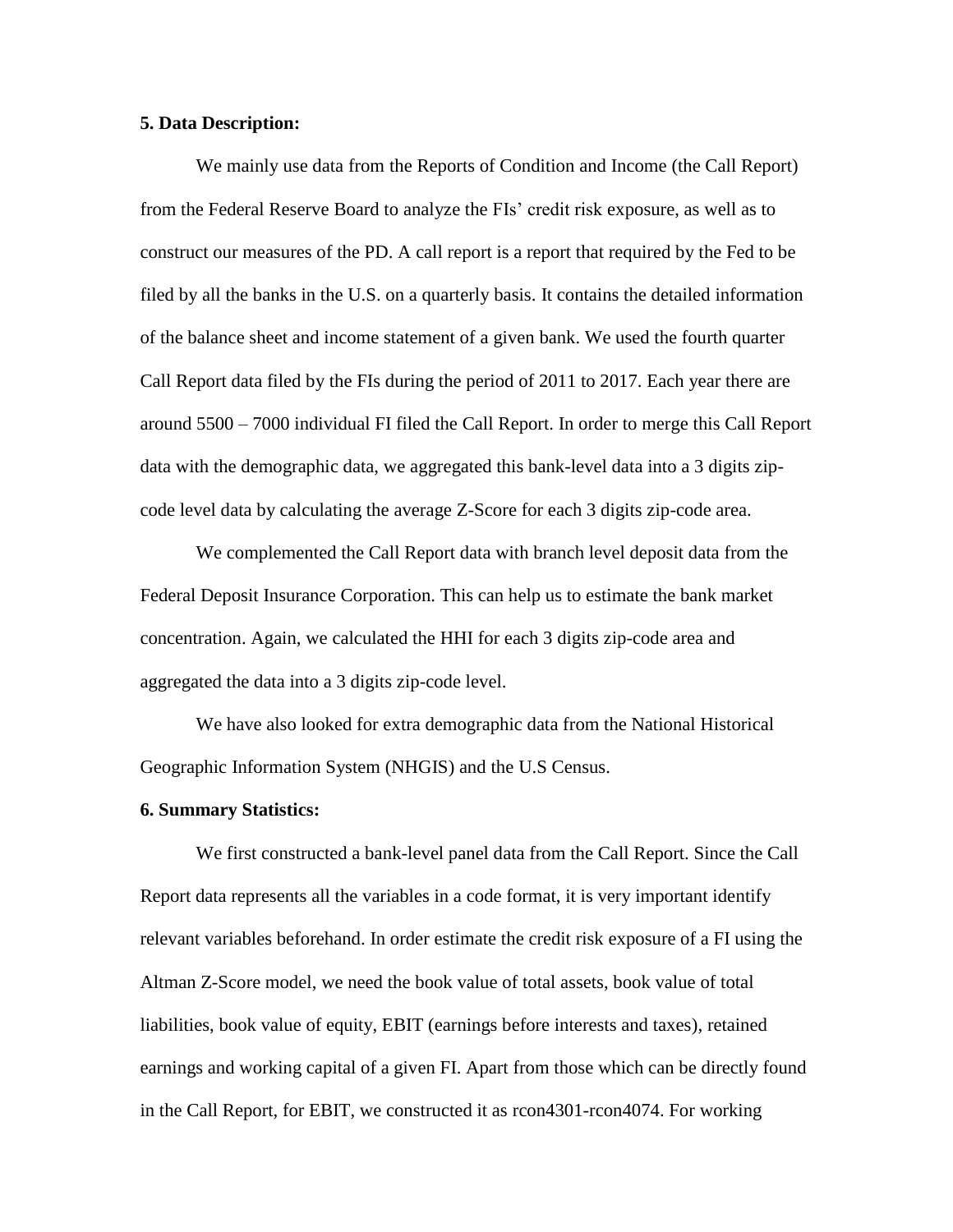capital, by definition it is the difference between current assets and current liabilities. We constructed it as:

(rcon0081+rcon1773+rcon5369+rcon3545) - (rcon6631+rcon3548+rconb993)

Note that this estimation of working capital is not that accurate. As we have discussed above, FIs do not have a clear definition of current liabilities since they do not know the time when consumers will get their deposits out. We assumed that all the interest-bearing deposits are noncurrent liabilities and noninterest-bearing deposits are current liabilities.

Then we used the formula to calculate Z-Score for each individual FI. And Table 1 below summarizes the calculated individual bank-level Z-Score for each year. It is not difficult to see that the average Z-Score of FIs has decreased from 2010 to 2017 year by year.

Mean Std. Dev. Frequencies Years 2010 3.8919218 1.4927261 6,866 2011 3.9692521 1.5213451 6,663 2012 3.9572004 1.6250623 7,030 2013 3.8969349 1.6110959 6,756 2014 3.8230905 6,459 1.6379551 2015 3.7378541 1.6192643 6,134 2016 3.6718032 5,870 1.6287634 2017 3.6159296 1.6943949 5,637 Total 3.82911 1.6067118 51,415

Table 1: Summary of Z-Scores

Since we want to analyze the impact of the Volcker Rule over banks' credit risk management conditions, it is important to identify which bank is influenced by the regulations as not all the banks are engaging in proprietary trading. We used the variable rcon3545, which is the number of trading asset value, from the call report to construct a controlled group. For those banks who have zero trading asset value, it is impossible for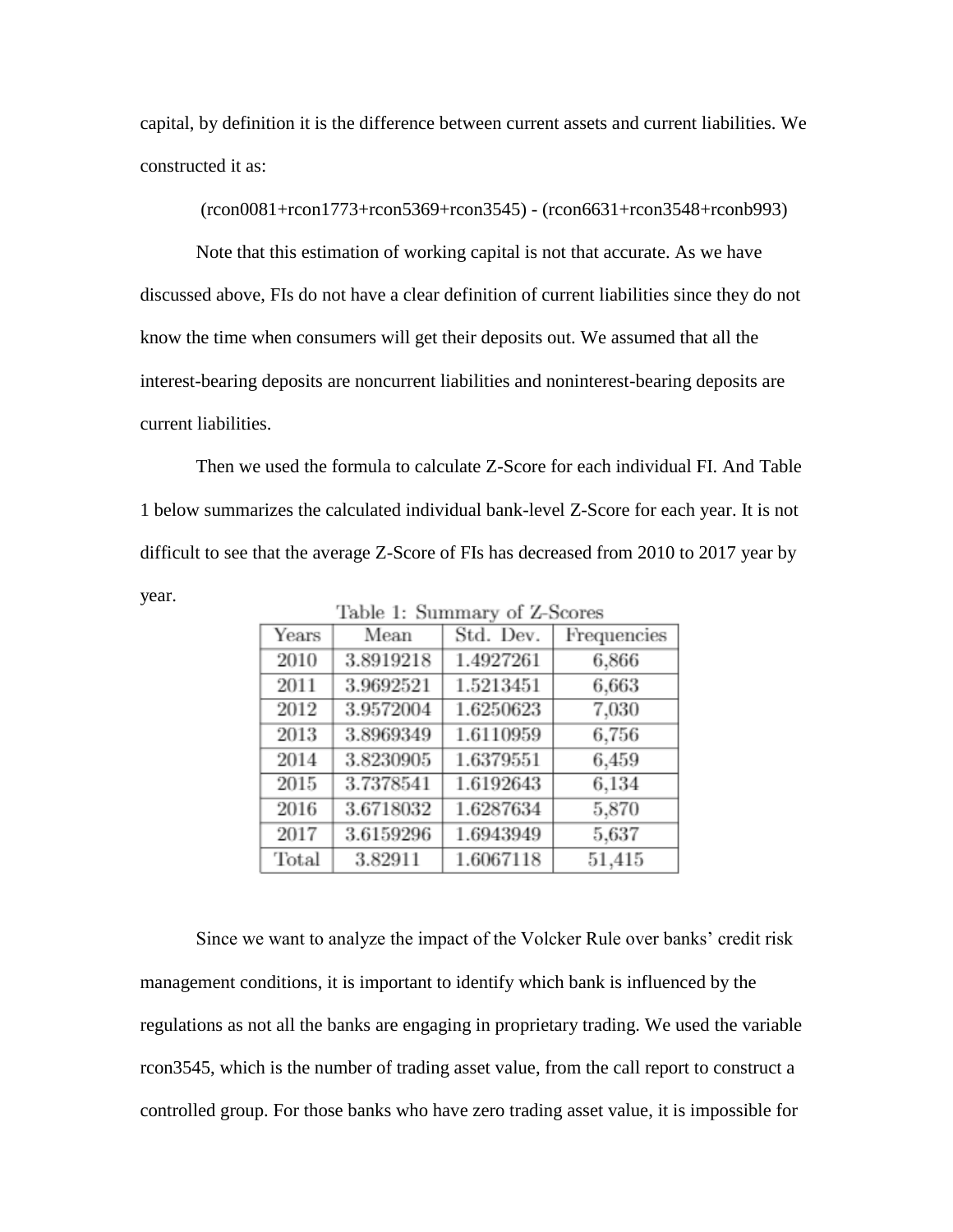them to engage in proprietary trading. And for those banks whose trading asset value is larger than zero, although we did not know whether they have done some proprietary trading before, but they are more likely to be influenced by the Volcker Rule directly since many of them are large banks at the same time.

We then merged the Call Repot data with the 3 digits zip-code level demographic data. In order to do this, we need to aggregate the bank-level Call Report data to the 3 digits zip-code level. We calculated the average Z-score for each 3 digits zip-code area and then merged it with the demographic data. Also, we calculated the sum of the trading asset value in each 3 digits zip-code area to separate areas where have banks engaged in trading behaviors from areas where does not.

Then we used the branch deposit data from FDIC to calculate the 3 digits zip-code area HHI and merged it with the Z-Score data we got. Table 2 are the descriptive statistics for the main variables used in our research. Table 3 shows a full list of the variables.

We also plotted the geographic distribution of Z-Score among different states in year 2010 and year 2017 (Figure 1a and Figure 1b) in order to see how the Z-Score has changed from 2010 to 2017 geographically.

| Years       | Observations | Mean      | Std. Dev. | Min          | Max       |
|-------------|--------------|-----------|-----------|--------------|-----------|
| z-mean      | 5,797        | 3.903116  | 2.046648  | $-0.8653618$ | 56.55382  |
| trading-adj | 5,797        | 0.3569226 | 4.82286   | 0            | 122.732   |
| male        | 5,797        | 0.4944415 | 0.0119445 | 0.419951     | 0.5841542 |
| population  | 5,797        | 366711.8  | 390367.1  | 8339         | 3155878   |
| white       | 5,797        | 0.8017451 | 0.1529766 | 0.205394     | 0.9880996 |
| black       | 5,797        | 0.0983826 | 0.1238479 | 0.0002393    | 0.707167  |
| asian       | 5,797        | 0.0302683 | 0.0492949 | 0            | 0.5342246 |
| income      | 5,797        | 27249.58  | 7844.967  | 13014.17     | 115463.8  |
| unemploy    | 5,797        | 0.0796705 | 0.0263044 | 0.0103639    | 0.2507715 |
| hhi         | 5,797        | 637.7592  | 1002.6    | 40.48199     | 9603.975  |

Table 2: Summary of Variables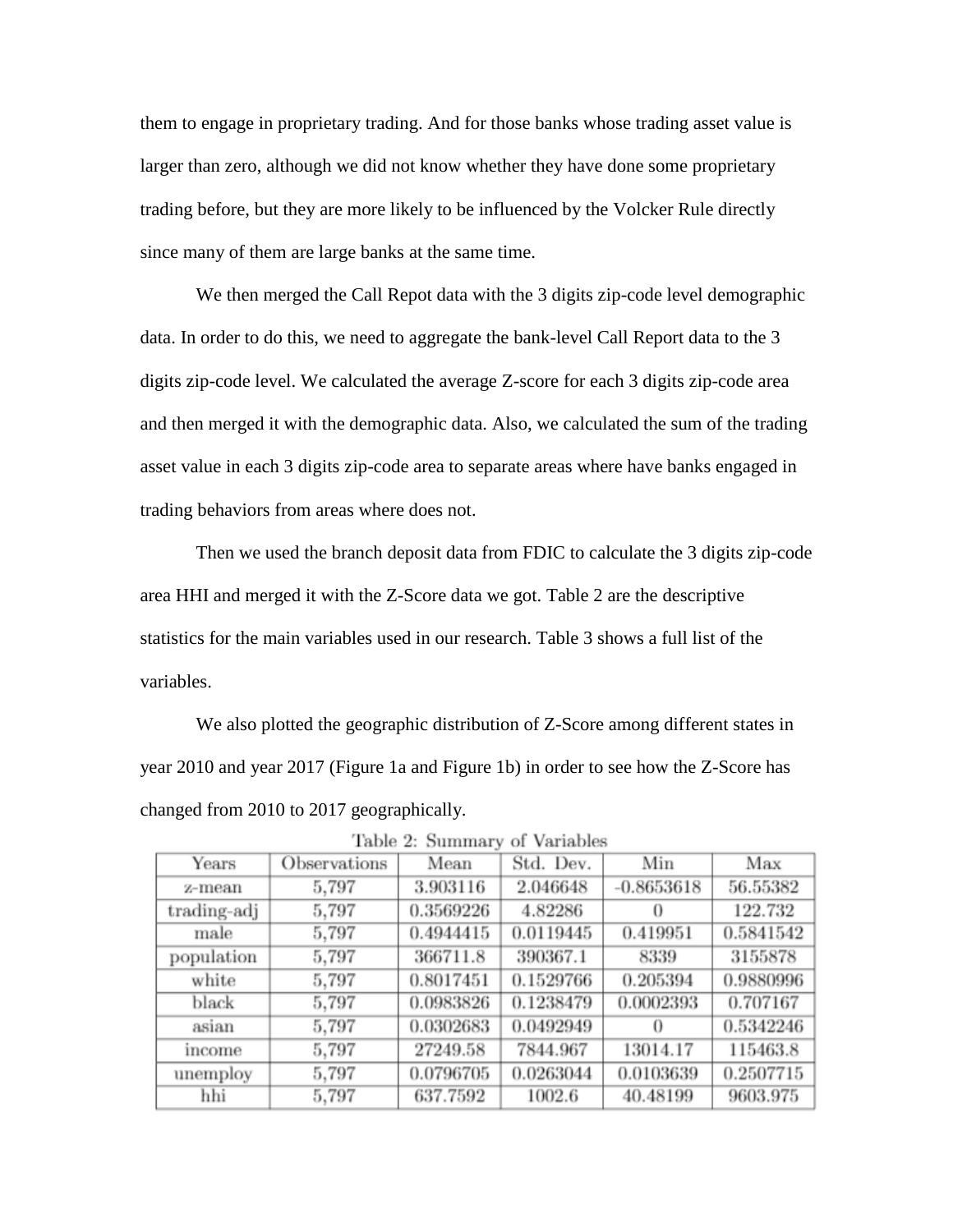| Variable      | Explanation                                                                              |
|---------------|------------------------------------------------------------------------------------------|
| $z$ -mean     | Average Z-score in each 3 digits zip-code region                                         |
| Volcker       | A dummy variable is 0 before 2014 and 1 after 2014                                       |
| $trading-adj$ | Total number of trading assets value in each 3 digits zip-code region divided by 1000000 |
| population    | Population number in each 3 digits zip-code region                                       |
| $_{male}$     | Percentage of male population in each 3 digits zip-code region                           |
| white         | Percentage of the white population in each 3 digits zip-code region                      |
| black         | Percentage of the black population in each 3 digits zip-code region                      |
| asian         | Percentage of the Asian population in each 3 digits zip-code region                      |
| income        | Average annual personal income in each 3 digits zip-code region                          |
| unemploy      | Unemployment rate in each 3 digits zip-code region                                       |
| hhi           | Herfindahl-Hirschman Index in each 3 digits zip-code region                              |

Notes: We have 1,088 out of the 5,797 3 digits zip-code regions where the total trading asset value is not zero.



Figure 1a: State average Altman Z-Score in year 2010 Figure 1a: State average Altman Z-Score in year 2017

There are mainly two observations got from the above graphs. Firstly, the crossarea Z-Score variation is high. This indicates that it is possible to conduct a regression analysis to study what has caused this variation. Secondly, it is not difficult to see that the geographic distribution of average Altman Z-Score changes a lot from 2010 to 2017. For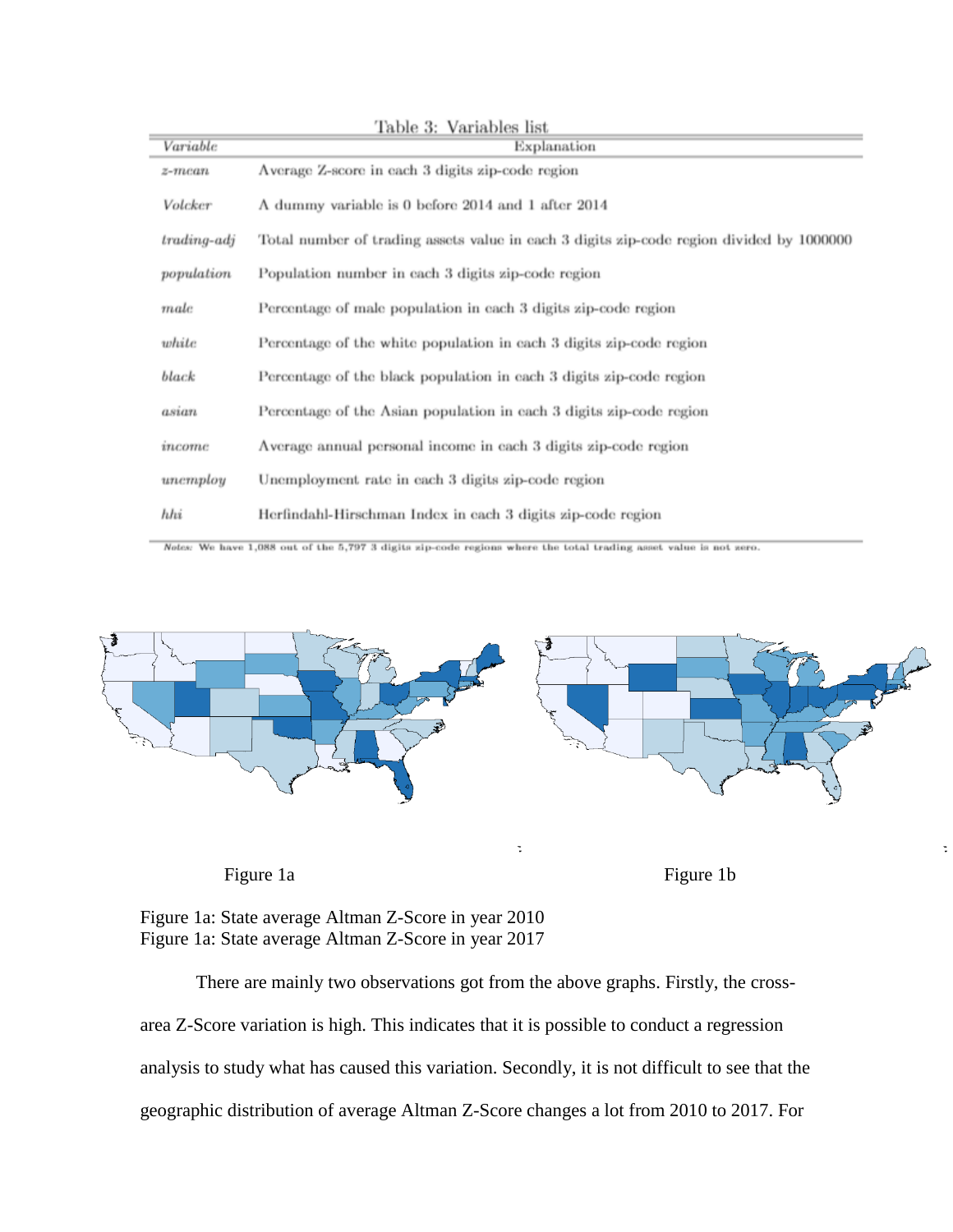instance, Indiana, Pennsylvania, Illinois, Wyoming and Nebraska experienced a increase in average Z-Score from 2011 to 2017 while Utah, Oklahoma, Florida and Maine experienced a decrease in average Z-Score during this period.

| raore 4. Conreianon ivianiz |           |             |           |            |           |           |           |           |
|-----------------------------|-----------|-------------|-----------|------------|-----------|-----------|-----------|-----------|
| Variable                    | z-mean    | trading-adj | hhi       | population | income    | unemploy  | male      | white     |
| z-mean                      |           | 0.0236      | 0.1143    | $-0.0515$  | 0.0670    | 0.0028    | $-0.0719$ | 0.0105    |
| trading-adj                 | 0.0236    |             | 0.3135    | 0.0211     | 0.1124    | $-0.0386$ | $-0.0144$ | $-0.0506$ |
| hhi                         | 0.1143    | 0.3135      |           | $-0.0736$  | 0.1682    | $-0.0258$ | $-0.0128$ | $-0.1424$ |
| population                  | $-0.0515$ | 0.0211      | $-0.0736$ |            | 0.2046    | 0.1924    | $-0.2122$ | $-0.3734$ |
| income                      | 0.0670    | 0.1124      | 0.1682    | 0.2046     |           | $-0.3615$ | $-0.1445$ | $-0.0920$ |
| unemploy                    | 0.0028    | $-0.0386$   | $-0.0258$ | 0.1924     | $-0.3615$ |           | $-0.2581$ | $-0.4309$ |
| male                        | $-0.0719$ | $-0.0144$   | $-0.0128$ | $-0.2122$  | $-0.1445$ | $-0.2581$ |           | 0.3344    |
| white                       | 0.0105    | $-0.0506$   | $-0.1424$ | $-0.3734$  | $-0.0920$ | $-0.4309$ | 0.3344    |           |

Table 4: Correlation Matrix

We also checked the correlation among different variables. Table 4 shows the pairwise correlation while Figure 2 shows the pairwise scatter plot. We can see from the table that Altman Z-Score does not correlate with other demographic variables a lot in the 3 digits zip-code level.

Table 5 shows the percentile distribution for the 3 digits zip-code level Z-Scores. According to Altman's standard, for a nonmanufacturing company, if the Z-Score is above 2.6, then it is in the "Safe" Zone. If the Z-Score is between 1.1 and 2.6, then it is in the "Grey" Zone and a Z-Score below 1.1 implies the company is in the "Distress" Zone. Then in our data, over 90% of the 3 digits zip-code area has an average Altman Z-Score in the "Safe" Zone and only less than 5% of the zip-code area has an average Altman Z-Score in the "Distress" Zone. This is reasonable since the regulation of banking system has increased a lot in the post-crisis period. Also, according to the FDIC (Figure 3), the number of bank failures has kept decreasing during the post-crisis period. There were 140 bank failures in 2009 and 157 bank failures in 2010 while there were only 8 bank failures in 2017 and 5 bank failures in 2016.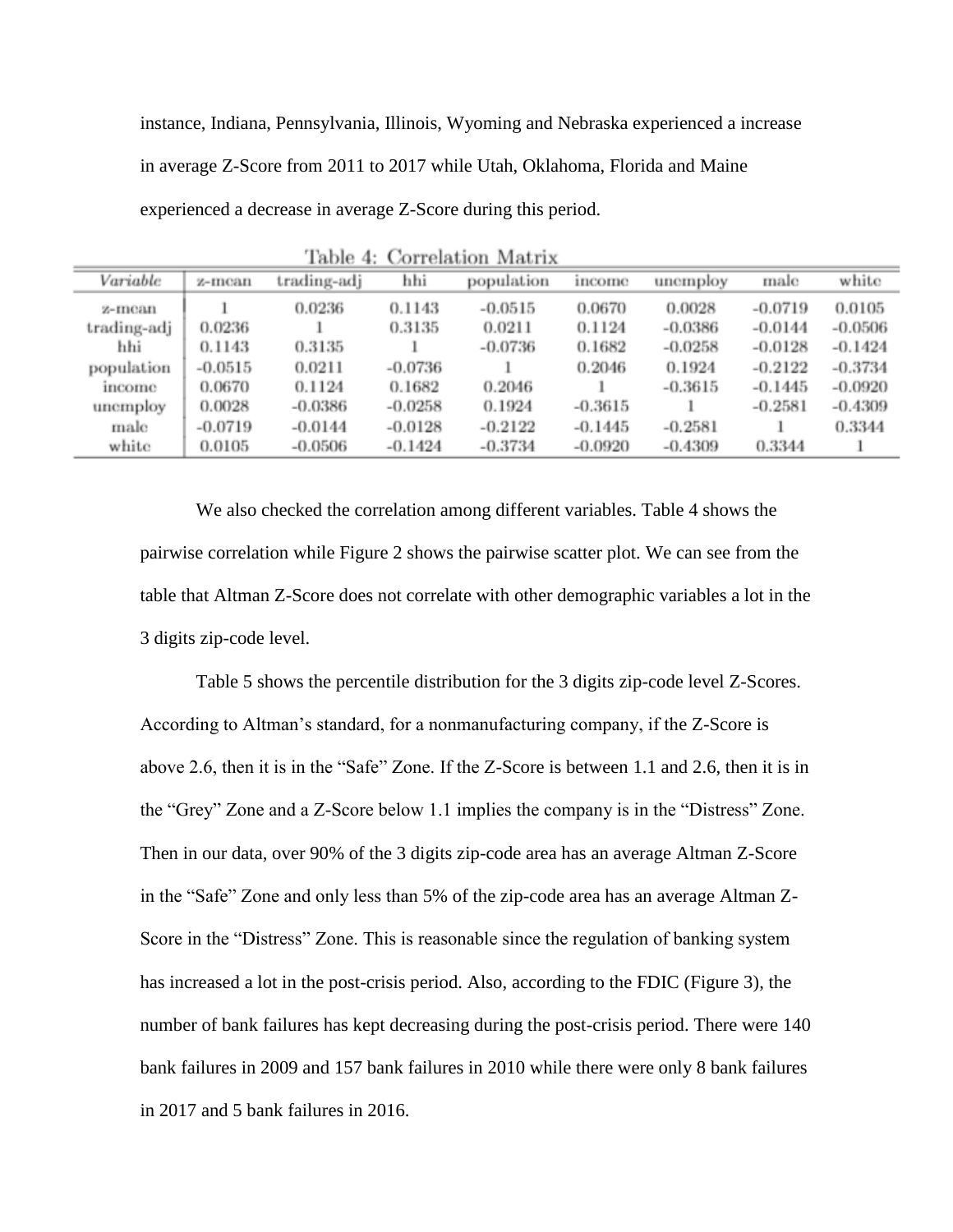|  | Table 5: z-mean distribution |  |  |
|--|------------------------------|--|--|
|  |                              |  |  |

|    | Percentile   |
|----|--------------|
| 1% | 1.77853      |
| 5% | 2.447809     |
|    | 10% 2.789468 |
|    | 25% 3.274634 |
|    | 50% 3.711928 |
|    | 75% 4.165235 |
|    | 90% 4.739237 |
|    | 95% 5.262922 |
|    | 99% 10.1145  |



Figure 3: U.S. Bank Failures Summary

### **7. Empirical Specification:**

In order to analyze the effect of the Volcker Rule over the average Z-Score of FIs. It is necessary to control for any omitted variables. There are generally two approaches to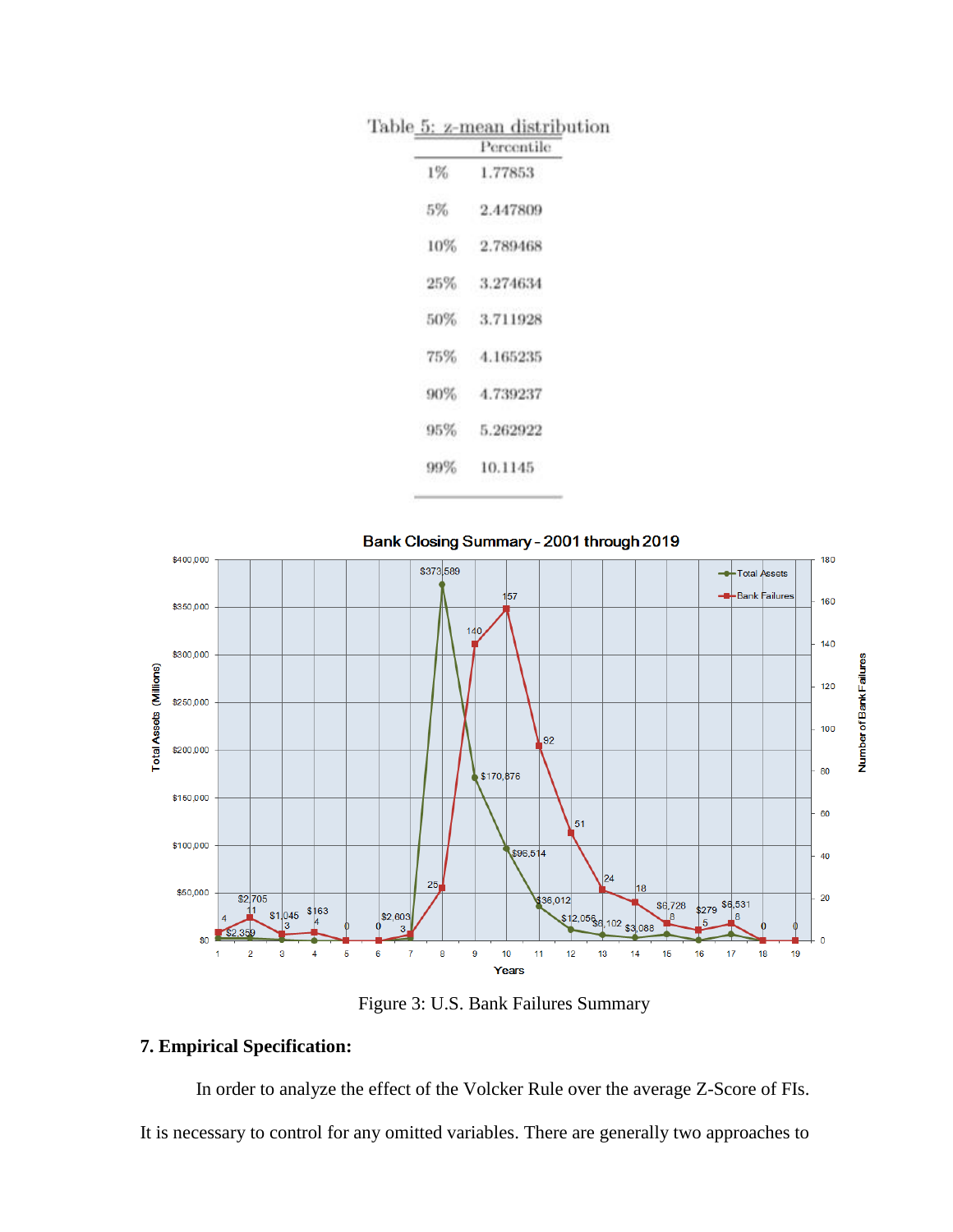estimate the influence of a policy. One is using the regression discontinuity design to analyze influence of a policy, which sets a cutoff over some continuous variables, over our target variables. To conduct a regression discontinuity design, we need a continuous underlying variable and we do not have it in our research.



Figure 2: Correlation plot between variables

Another approach is to use the difference-in-difference method. We used the second approach to construct our regression analysis. Difference-indifference model requires us to have a policy cutoff dummy as well as a controlled group dummy. The basic assumption of a difference-in-difference model is that it assumes that the dependent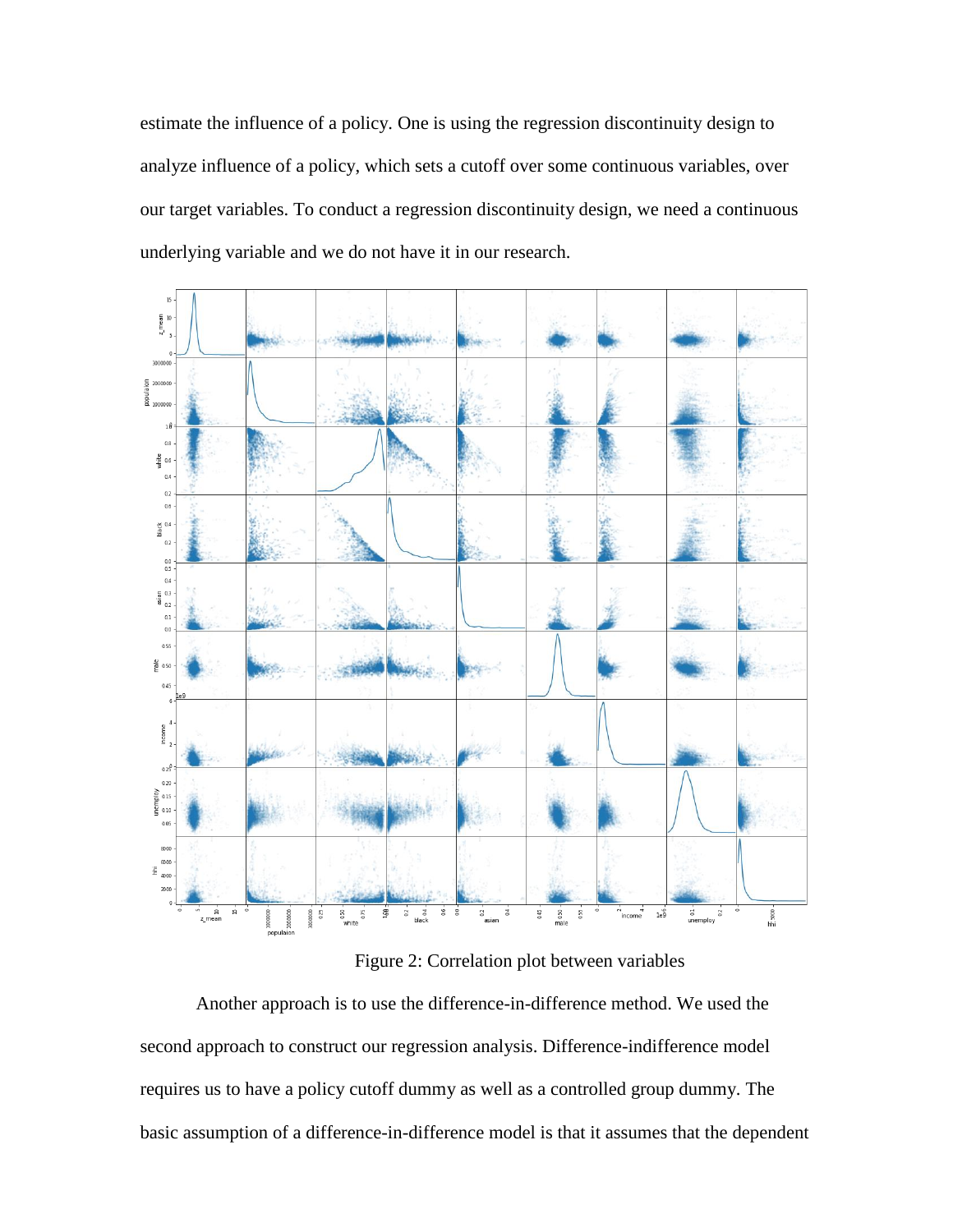variable for the control group and the treatment group shows similar trend without the policy cutoff. In our analysis, we used a dummy variable *Volcker,* which is 0 before 2014 and 1 for the rest, to indicate the policy cutoff. Also, we used the variable *trading\_adj,*  which is the number of trading asset value, to control between groups. For those regions where the trading asset value is zero, it is clear that they were not influenced by the Volcker Rule a lot since they were not engaged in any trading behaviors. By adding an interaction term between *Volcker* and *trading\_adj*, we can control for those omitted variables which influenced each bank uniformly during this time period (like macro market condition, other policies and regulations.) The model is stated as below:

## $Z_{\perp} Score_{i,t} = \alpha_i + \beta_1$ volcker +  $\beta_2$ trading\_adj +  $\beta_3$ volcker \* trading\_adj +  $\beta_4$ hhi +  $\beta_5$ hhi \* volcker + $\beta_6$ income +  $\beta_7$ unemploy +  $\beta_8$ population +  $\beta_9$ male +  $\beta_{10}$ white +  $\beta_{11}$ black +  $\beta_{12}$ asian +  $\epsilon_{i,t}$

where  $\alpha$ *i* is the 3 digits zip-code area fixed effect, *trading\_adj* is the total number of trading asset value divided by 1,000,000, *Volcker* is a dummy variable, *hhi* is the Herfindahl-Hirschman Index and the rest are demographic variables. It can be seen from the model that by adding the interaction term between *Volcker* and *trading\_adj*, we could estimate the influence of the Volcker Rule over regional average Z-Score using β*3.*

Before the Volcker Rule being put into effect, the difference in the regional average Z-Score between an area where has banks engaging in trading behaviors with an area where does not have, is measured by β*2\*trading\_adj*. After the Volcker Rule being put into effect, the difference in the regional average Z-Score between an area where has banks engaging in trading behaviors with an area where does not have is measured by β*2\*trading\_adj+*β*3\*Volcker\*trading\_adj*. Then taking the difference of these two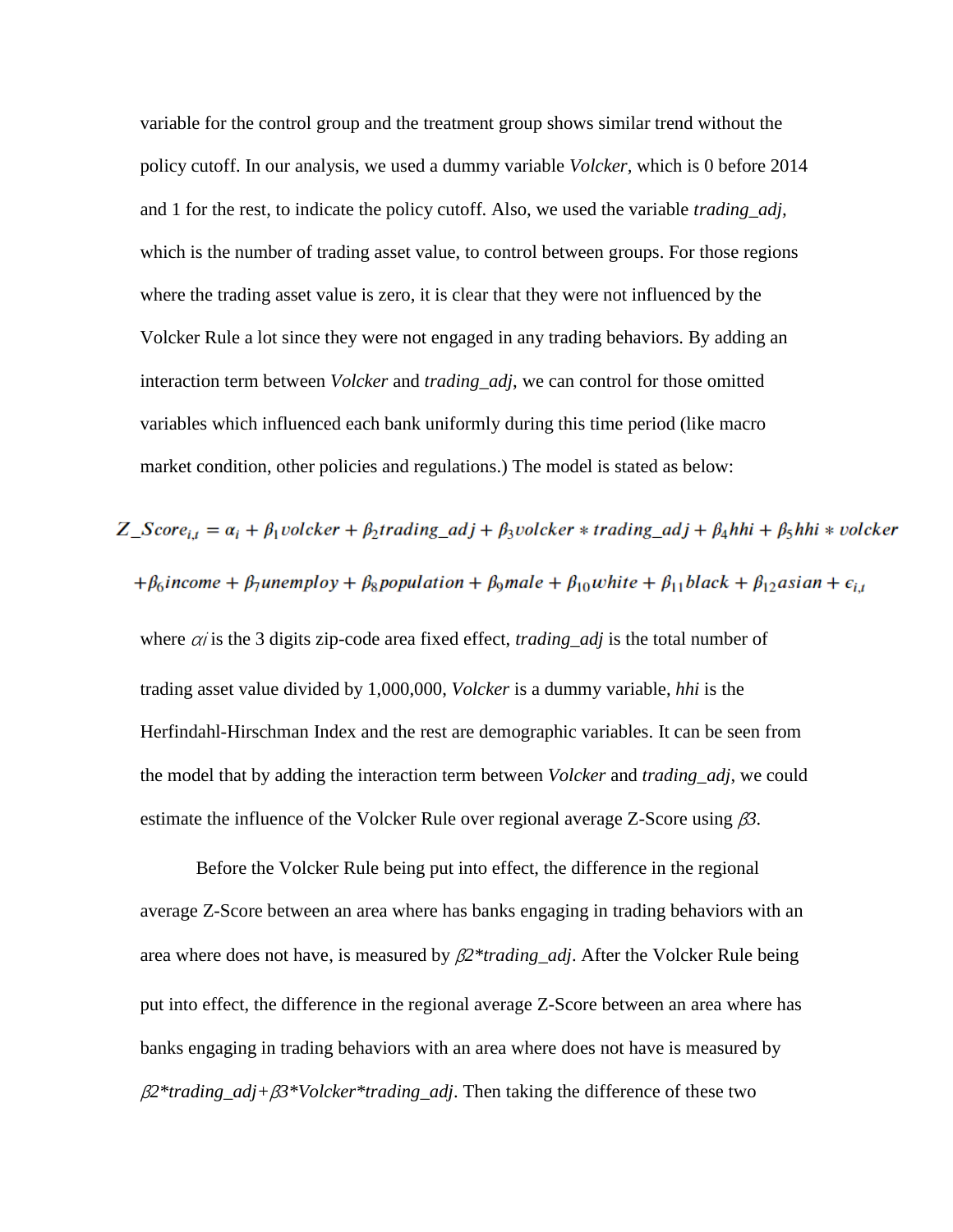differences, we get β*3\*Volcker\*trading\_adj*, which measures the influence of the Volcker Rule specifically on the region where has bank engaging in trading behaviors.

#### **8. Regression Result & Robustness Check:**

The regression result is shown in Table 6 below. Note that we used the robust standard error in this regression model so the standard error is adjusted for 846 different 3 digits zip-code groups. The overall R-Square of our regression model is 0.6699, which is acceptable. The coefficient in front of the interaction term between *Trading\_adj* and *Volcker* is -0.0170569 and it is statistically significant. This number indicates that after the Volcker Rule being put into effect, the average financial institutions' Z-Score for a 3 digits zip-code area would experience a 0.0170569 decrease in average when the total trading asset value increases by 1,000,000 thousand dollars. This is consistent with our hypothesis that the implementation of the Volcker Rule may lead to higher credit risk exposure.

Moreover, we can see that the coefficient in front of *hhi* is -0.0005597 and it is statistically significant as well. This indicates that in areas where have higher market concentration, the average Z-Score will be lower. This is consistent with our intuition. However, an interesting thing is that the coefficient in front of the interaction term between *Volcker* and *hhi* is 0.0001821, which means that after the Volcker Rule being put into effect, Z-Score decreases less in areas with high interbank competition compared to the period before the Volcker Rule being put into effect. This actually indicates that with higher interbank competition (lower HHI), financial institutions' Z-Score increase less after the implementation of the Volcker Rule. This is consistent with our hypothesis that interbank competition somehow influences banks' lending decisions.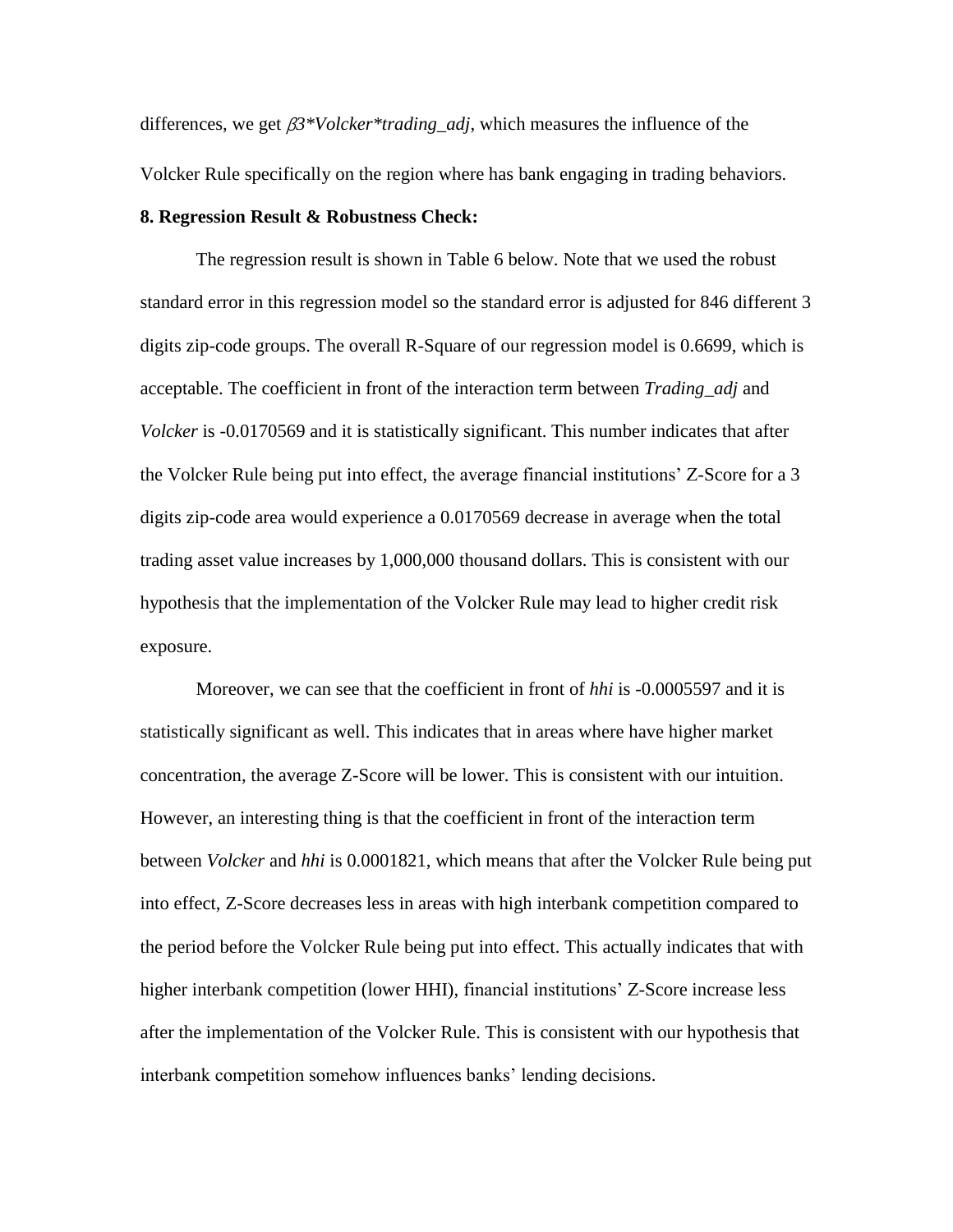| Dependent variable: z-mean |                                |
|----------------------------|--------------------------------|
| Volcker                    | $-0.2618962***$<br>(0.0720424) |
| Trading_adj                | 0.0170295<br>(0.0235607)       |
| Volcker*Trading_adj        | $-0.0170569**$<br>(0.0076979)  |
| Male                       | 9.201746<br>(8.574969)         |
| Population                 | $-6.32e-07$<br>$(2.58e-06)$    |
| White                      | 1.752105<br>(4.682406)         |
| Black                      | $-7.307283$                    |
| Asian                      | (8.026206)<br>$-5.258126$      |
| Personal Income            | (28.26497)<br>0.0000197        |
|                            | (0.0000491)<br>6.055837        |
| Unemployment Rate          | (3.81334)                      |
| HHI                        | $-0.0005597*$<br>(0.0002901)   |
| HHI*Volcker                | $0.0001821***$<br>(0.0000907)  |
| Constant                   | $-1.524494$<br>(5.430305)      |
| Ν<br>$R^2$                 | 5,797<br>0.6699                |

Table 6: Effect of the Volcker Rule over Z-Scores

Standard errors in parentheses. Two-tailed test.

Std. Err. adjusted for 846 clusters in zip\_g

 $^{\ast}$   $p<0.1,$   $^{\ast\ast}$   $p<0.05,$   $^{\ast\ast\ast}$   $p<0.01$ 

 $\overline{4}$ 

We now consider the case that if we did not use the robust standard error, will the

significance level of our estimators change? Table 7 shows the results of our original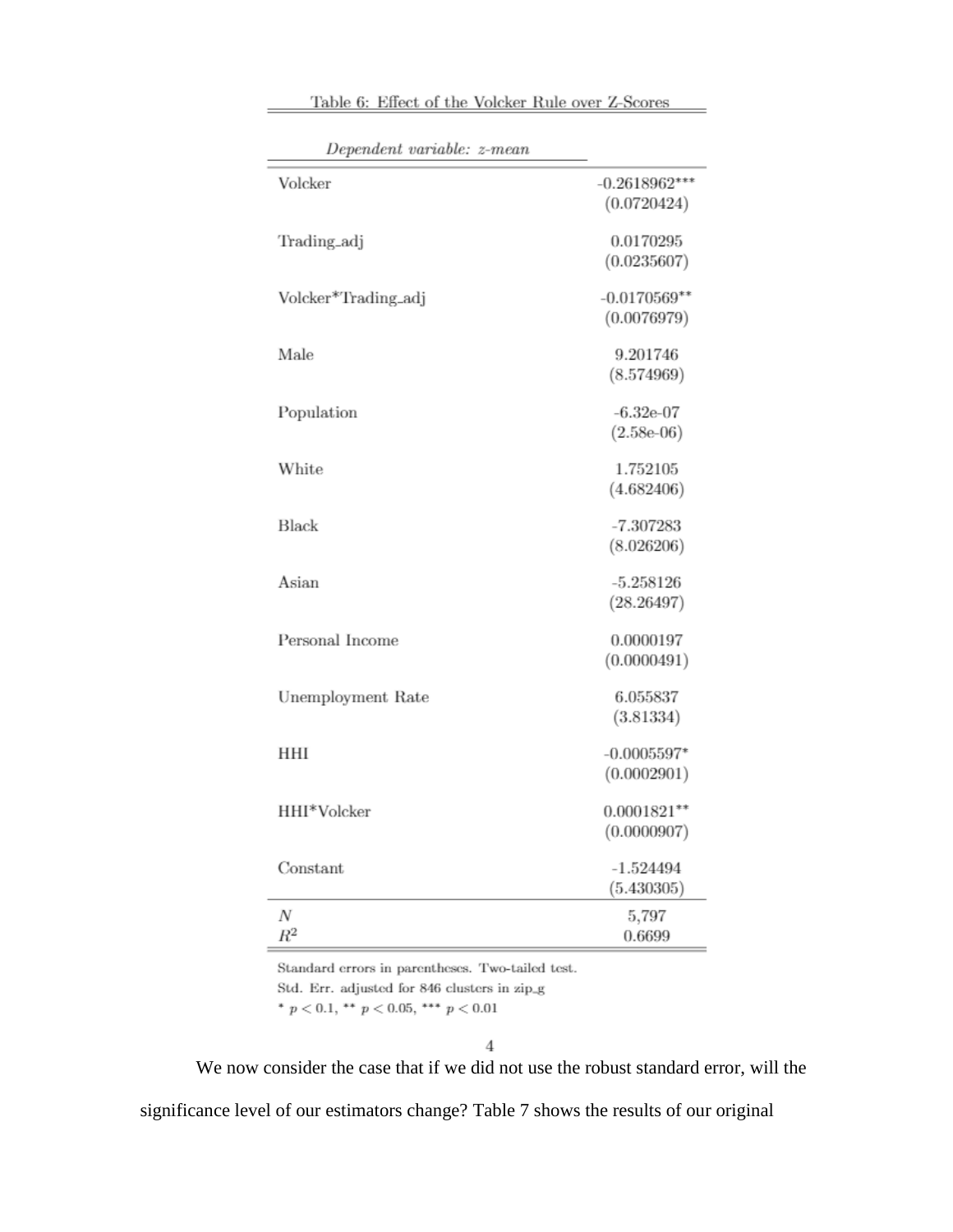model without adjusting the standard error. We can see that the coefficients in front of in *Volcker\*Trading\_adj* and *Volcker\*HHI* is still significant.

| Table 7: Effect of the Volcker Rule over Z-Scores |                          |  |  |  |
|---------------------------------------------------|--------------------------|--|--|--|
| Dependent variable: z-mean                        |                          |  |  |  |
| Volcker                                           | $-0.2618962***$          |  |  |  |
|                                                   | (0.0509941)              |  |  |  |
|                                                   |                          |  |  |  |
| Trading_adj                                       | 0.0170295                |  |  |  |
|                                                   | (0.0249391)              |  |  |  |
| Volcker*Trading_adj                               | $-0.0170569**$           |  |  |  |
|                                                   | (0.0087031)              |  |  |  |
| Male                                              | 9.201746                 |  |  |  |
|                                                   | (7.949514)               |  |  |  |
|                                                   |                          |  |  |  |
| Population                                        | $-6.32e-07$              |  |  |  |
|                                                   | $(1.49e-06)$             |  |  |  |
| White                                             | 1.752105                 |  |  |  |
|                                                   | (2.330931)               |  |  |  |
|                                                   |                          |  |  |  |
| Black                                             | $-7.307283$              |  |  |  |
|                                                   | (6.154002)               |  |  |  |
| Asian                                             | $-5.258126$              |  |  |  |
|                                                   | (8.073898)               |  |  |  |
|                                                   |                          |  |  |  |
| Personal Income                                   | 0.0000197<br>(0.0000231) |  |  |  |
|                                                   |                          |  |  |  |
| Unemployment Rate                                 | 6.055837***              |  |  |  |
|                                                   | (2.139233)               |  |  |  |
| HHI                                               | $-0.0005597***$          |  |  |  |
|                                                   | (0.000082)               |  |  |  |
|                                                   |                          |  |  |  |
| HHI*Volcker                                       | $0.0001821***$           |  |  |  |
|                                                   | (0.0000364)              |  |  |  |
| Constant                                          | $-1.524494$              |  |  |  |
|                                                   | (4.534758)               |  |  |  |
| N                                                 | 5,797                    |  |  |  |
| $R^2$                                             | 0.6699                   |  |  |  |

Standard errors in parentheses. Two-tailed test.

 $^{\ast}$   $p$   $<$  0.1,  $^{\ast\ast}$   $p$   $<$  0.05,  $^{\ast\ast\ast}$   $p$   $<$  0.01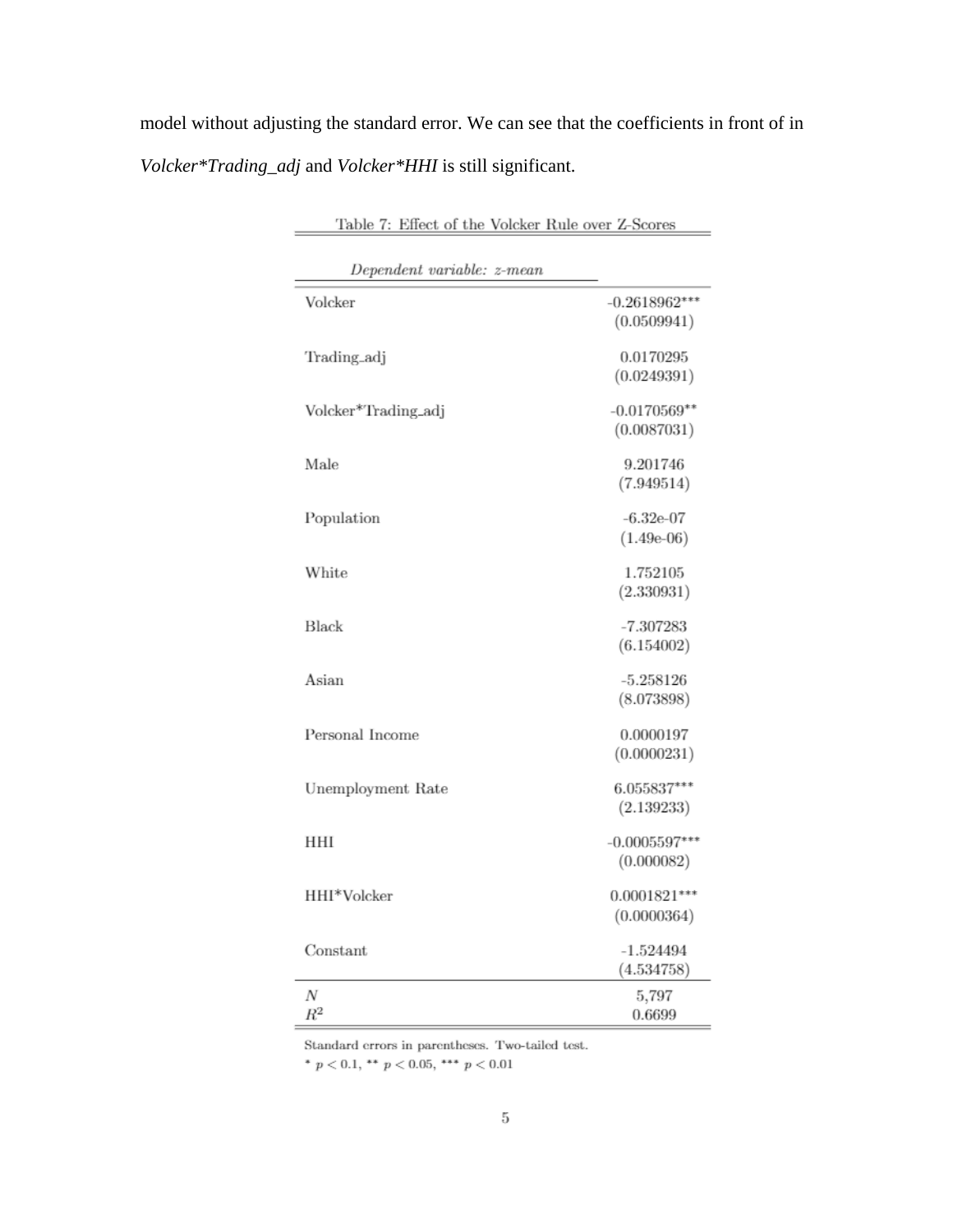#### **9. Conclusion:**

The debate over the influence of the Volcker Rule has come out constantly before and after its implementation. Scholars has shed light on the decreasing FIs' profitability and increasing risk exposure as potential consequences of the Volcker Rule. And that's one of the biggest reasons why the financial institutions have sought for deregulation from the President Trump's government recently. While many papers discussed the influence of the Volcker Rule over banks' market making ability and therefore led to higher liquidity risk, we analyzed the impact of the Volcker Rule with a focus on financial institutions' credit risk exposure.

By conducting a difference-in-difference model, we tried to figure out how the implementation of the Volcker Rule affected banks' Altman Z-Score. Moreover, we are also interested in whether this effect is associated with the degree of interbank concentration. Our result suggested that after the Volcker Rule being put into effect, the average financial institutions' Z-Score for a 3 digits zip-code area would experience a 0.0170569 decrease in average when its total trading asset value increases by 1,000,000 thousand dollars. Also, while high market concentration increases banks' credit risk exposure in general both before and after the implementation of the Volcker Rule, we also observed that the difference of the average Z-Scores between high interbank competition areas and low interbank competition areas is smaller after the implementation of the Volcker Rule.

Of course, due to the limit of our data, there may exist potential omitted variables (like regional regulatory differentiation). Future research can explore more about the regional differentiation in the influence of the Volcker Rule over banks' credit risk exposure as well as how it is related to the interbank competition.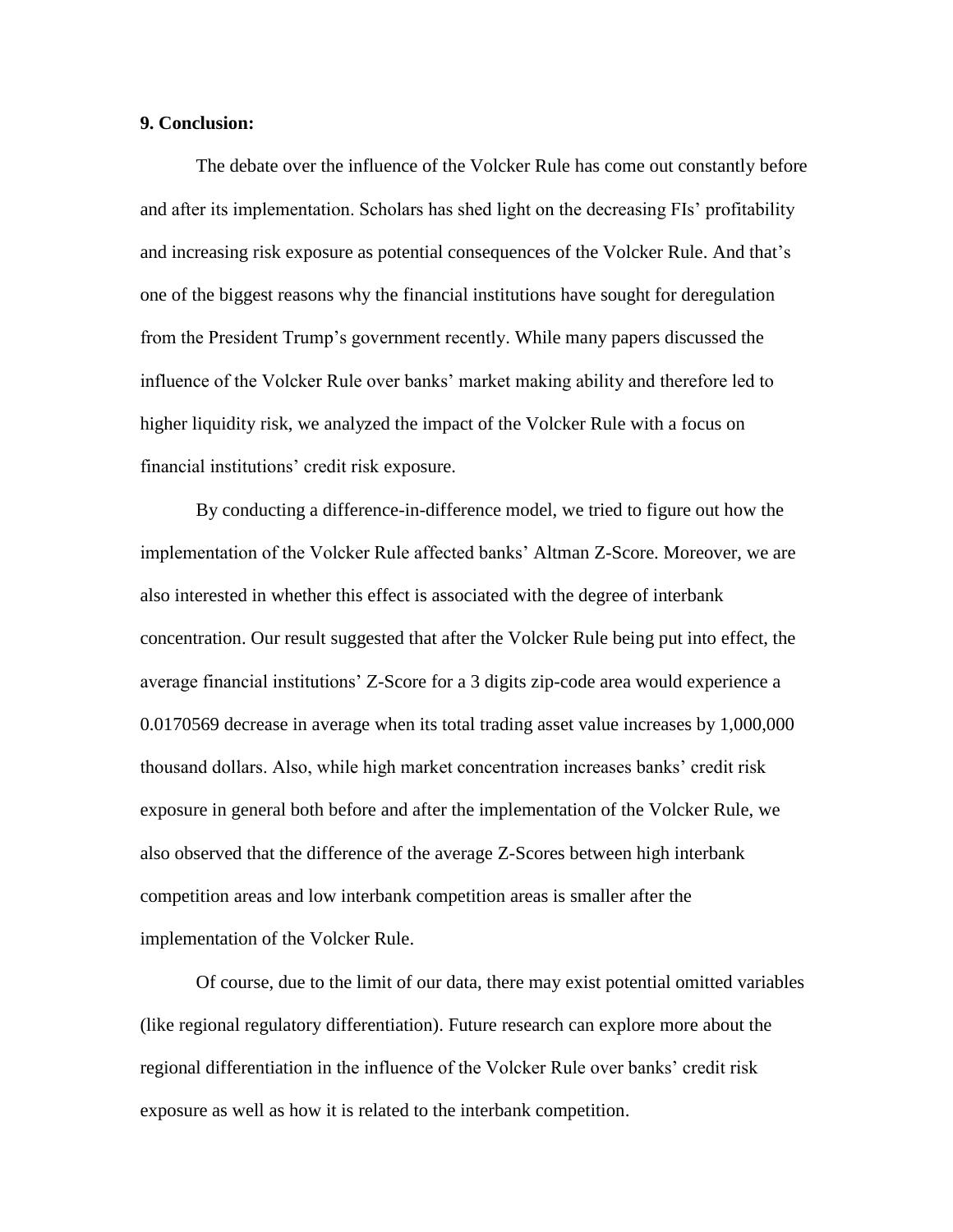#### **References:**

- Altman, Edward I. (1968). Financial Ratios, discriminant analysis and the Prediction of Corporate Bankruptcy. Journal of Finance, pp. 189–209. doi:10.1111/j.1540- 6261.1968.tb00843.x
- Altman, Edward I. (1977). The Z-Score Bankruptcy Model: Past, Present, and Future in Financial crises: institutions and markets in a fragile environment. - New York [u.a.] : John Wiley & Sons, ISBN 0471026859. - 1977, pp. 89-108.
- Altman, Edward I. (1993). Corporate Financial Distress and Bankruptcy: A Complete Guide to Predicting and Avoiding Distress and Profiting from Bankruptcy, 2nd Edn. New York: John Wiley and Sons.
- Altman E.I. Hartzell J. Peck M. (1995). Emerging Markets Corporate Bonds: A Scoring System. Salomon Brothers Inc. New York, and in Levich, R. and Mei, J.P. The Future of Emerging Market Flaws. Kluwer and revisited in Altman, E.I. and Hotchkiss, E. (2006) Corporate Financial Distress & Bankruptcy. J. Wiley & Sons.
- Altman, Edward I. (2000). Predicting Financial Distress of Companies: Revisiting the Zscore and Zeta Models. [pdf] Available at:<http://pages.stern.nyu.edu/~ealtman/> PredFnclDistr.pdf [Accessed on 06-07-2017]
- Altman E.I. (2002). Revisiting Credit Scoring Models in a Basel 2 Environment. Salomon Center for the Study of Financial Institutions, 2(1): pp.2-37.
- Altman, E.I, Danovi, A. and Falini, A. (2013). Z-Score Models' Application to Italian Companies Subject to Extraordinary Administration. Journal of Applied Finance, 23(1), pp. 128-137.
- Bao, J., Ohara, M., & Zhou, X. (2016). The Volcker Rule and Market-Making in Times of Stress. SSRN Electronic Journal. doi:10.2139/ssrn.2836714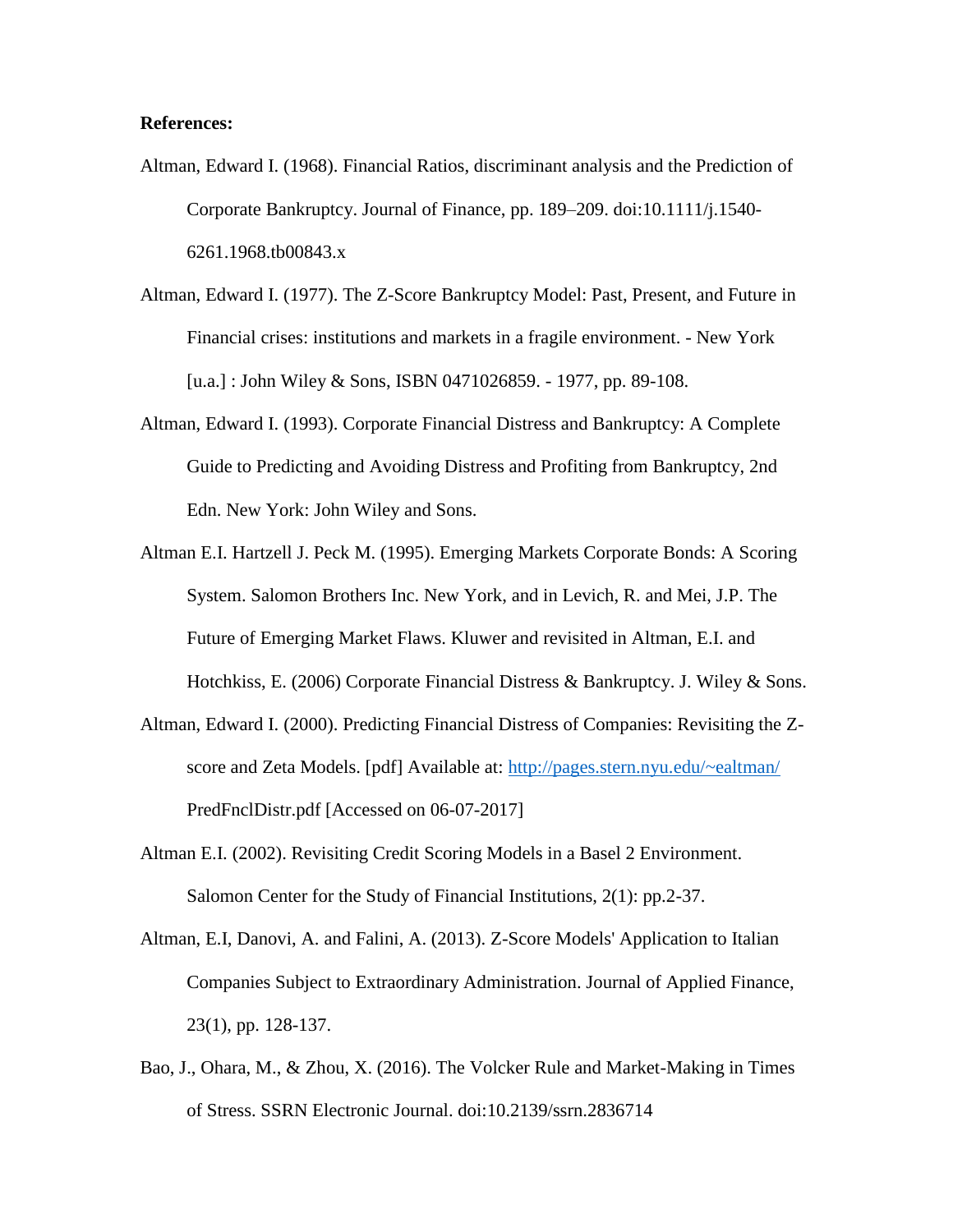- Bharath, S. T., & Shumway, T. (2008). Forecasting Default with the Merton Distance to Default Model. Review of Financial Studies, 21(3), 1339-1369. doi:10.1093/rfs/hhn044
- Chava, S., Oettl, A., Subramanian, A., & Subramanian, K. V. (2013). Banking deregulation and innovation. Journal of Financial Economics, 109(3), 759-774. doi:10.1016/j.jfineco.2013.03.015
- Charles K. Whitehead. (2011)., The Volcker Rule and Evolving Financial Markets, 1 Harv. Bus. L. Rev. 39
- Chen, J. (2019, March 12). Volcker Rule. Retrieved from <https://www.investopedia.com/terms/v/volcker-rule.asp>
- CLIMO, B., & EVANS, R. (1982). Interest Rate Deregulation. The Business Lawyer, 37(4), 1381-1389. Retrieved from http://www.jstor.org/stable/40686431
- Federal Insurance Deposit Corporation. (n.d.). Bank Failures in Brief. Retrieved from https://www.fdic.gov/bank/historical/bank/
- Hayes, A. (2019, March 25). Herfindahl-Hirschman Index HHI Definition. Retrieved from<https://www.investopedia.com/terms/h/hhi.asp>
- Johnston, M. (2019, March 12). A Brief History of U.S. Banking Regulation. Retrieved from [https://www.investopedia.com/articles/investing/011916/brief-history-us](https://www.investopedia.com/articles/investing/011916/brief-history-us-banking-regulation.asp)[banking-regulation.asp](https://www.investopedia.com/articles/investing/011916/brief-history-us-banking-regulation.asp)
- Jones, H. (2017, October 24). EU scraps its answer to U.S. Volcker Rule for banks. Retrieved from https://www.reuters.com/article/us-eu-banks-regulations/eu-scrapsits-answer-to-u-s-volcker-rule-for-banks-idUSKBN1CT285